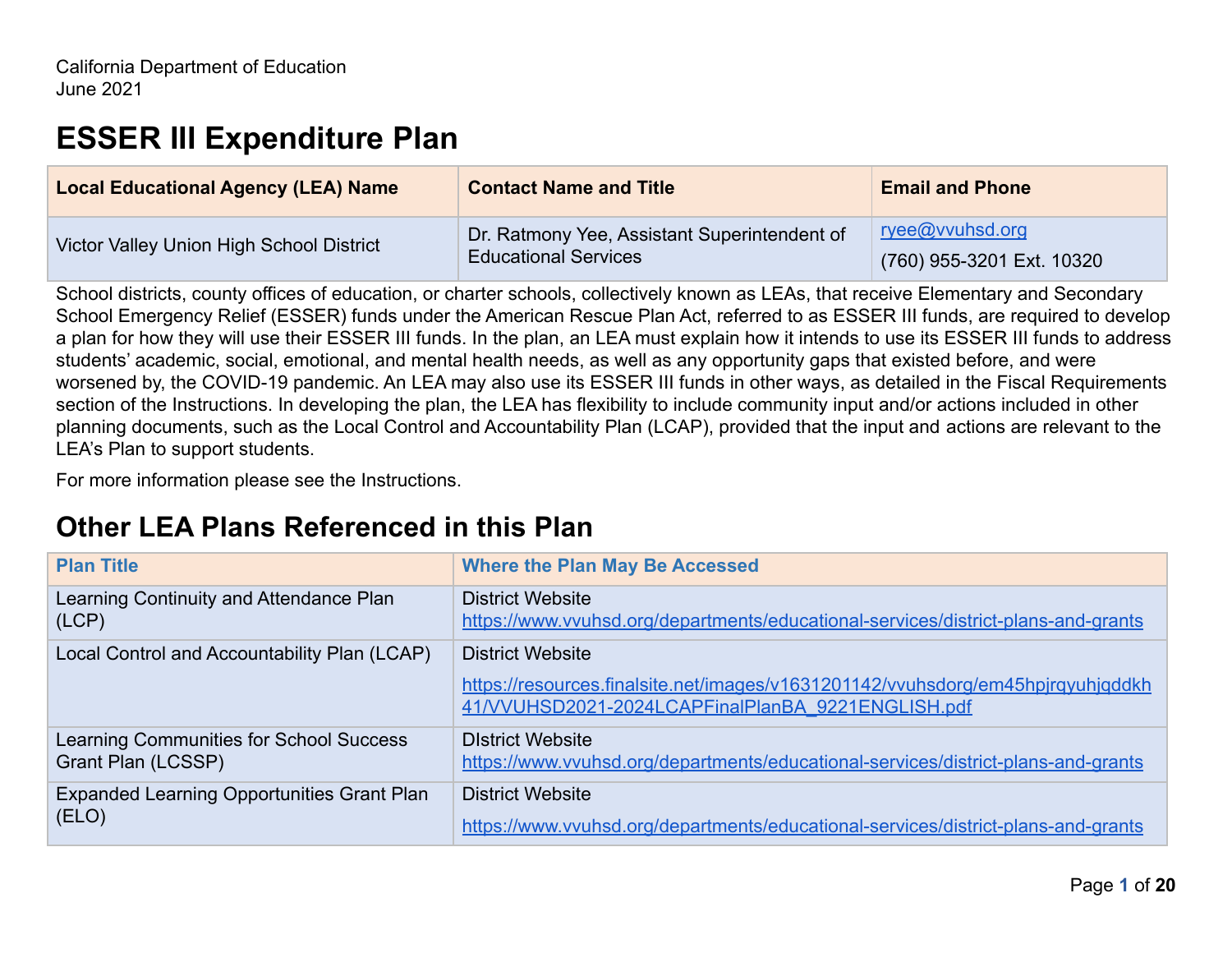# **Summary of Planned ESSER III Expenditures**

Below is a summary of the ESSER III funds received by the LEA and how the LEA intends to expend these funds in support of students.

#### **Total ESSER III funds received by the LEA**

| \$53,710,080.00                                                                          |                                                       |  |
|------------------------------------------------------------------------------------------|-------------------------------------------------------|--|
| <b>Plan Section</b>                                                                      | <b>Total Planned ESSER III</b><br><b>Expenditures</b> |  |
| Strategies for Continuous and Safe In-Person Learning                                    | \$8,791,182.00                                        |  |
| Addressing Lost Instructional Time (a minimum of 20 percent of the LEAs ESSER III funds) | \$29,817,558.00                                       |  |
| Use of Any Remaining Funds                                                               | \$15,101,340.00                                       |  |
| <b>Total ESSER III funds included in this plan</b>                                       |                                                       |  |
|                                                                                          |                                                       |  |

\$53,710,080.00

# **Community Engagement**

An LEA's decisions about how to use its ESSER III funds will directly impact the students, families, and the local community. The following is a description of how the LEA meaningfully consulted with its community members in determining the prevention and mitigation strategies, strategies to address the academic impact of lost instructional time, and any other strategies or activities to be implemented by the LEA. In developing the plan, the LEA has flexibility to include input received from community members during the development of other LEA Plans, such as the LCAP, provided that the input is relevant to the development of the LEA's ESSER III Expenditure Plan.

For specific requirements, including a list of the community members that an LEA is required to consult with, please see the Community Engagement section of the Instructions.

A description of the efforts made by the LEA to meaningfully consult with its required community members and the opportunities provided by the LEA for public input in the development of the plan.

The Victor Valley Union High School District has a long-established practice of meaningful stakeholder engagement. These efforts were refined and improved through the Local Control and Accountability Plan (LCAP) development process. The District's practices have been further enhanced during the pandemic as the District sought the input and feedback of its stakeholder when we developed our plan for the implementation of distance learning beginning in March of 2020 and continuing through the development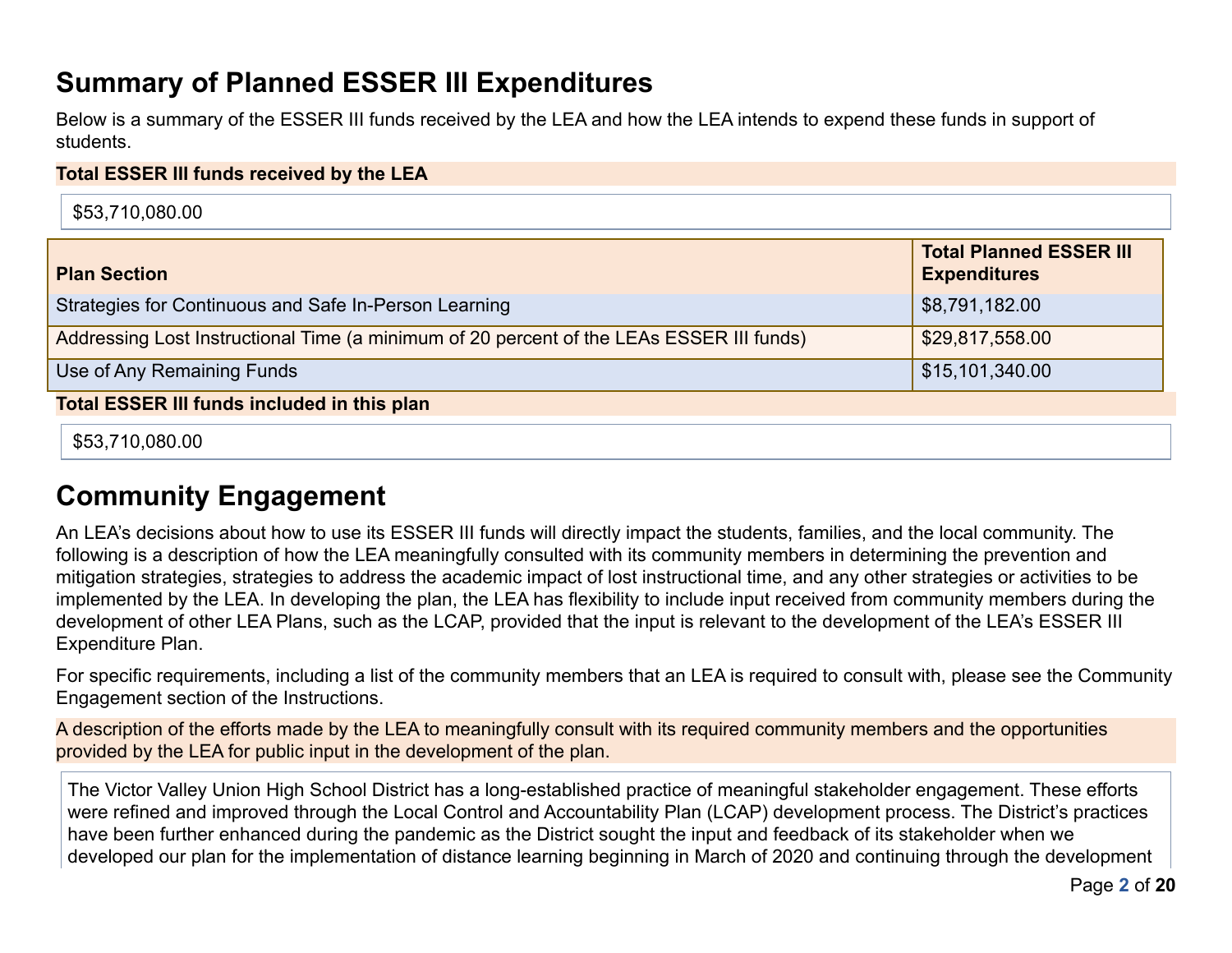of the Local Continuity and Attendance Plan, the 2021-2022 LCAP, and now the ESSER III Plan. Seven stakeholder meetings were held and represented were students, families, English Learner and african american families, teachers, school leaders including department chairs, classified staff, paraprofessionals, VVTA executive board members, CSEA executive board members, homeless and foster youth representatives from the school sites as well as the district foster and homeless youth counselor. In addition, school site administration and principals are consulted at the monthly educational services meetings and monthly special education meetings as well. The Director of Special Education and Coordinator for Special Education are invited to all stakeholder planning meetings. Opportunities to attend ESSER III planning meetings were extended to all community members. To our knowledge, none of the participants attending these meetings expressly identified as representing local tribes, civil rights organizations, disability rights advocates, migratory students or families of students who are incarcerated in our community.

Combined school and District-level efforts have been conducted which included multiple virtual forums with stakeholder groups and surveys that have generated valuable perspectives and information from thousands of students, parents, community partners and staff respondents. There were specific efforts taken to ensure feedback from families and students with special needs, English learners, foster youth, low-income youth, and students who identify as most impacted by the pandemic.

Throughout the past 18 months of the pandemic conditions, all stakeholder feedback was used to monitor existing programs and services as well as guide future planning efforts. Alignment of priority interests and needs has been continuously analyzed. All plans informed the development of subsequent plans.

To obtain input on the optimal use of ESSER III funds, the district used previous data and input provided by the LCAP Student forums in March of 2021, LCAP Parent Advisory Committee in February of 2021, District English Learner Advisory Committee in March and June of 2021 and seven (7) parent meetings at various schools site between January and February of 2021. In addition to the LCAP feedback opportunities, the district provided the following opportunities to gather input from stakeholders in September of 2021.

- 1. District Division Meetings August 2021
- 2. Principals' Roundtable September 14th, 2021
- 3. Educations Services Site Administrator Meeting September 15th, 2021
- 4. Counselor Collaborative Meeting September 15th, 2021
- 5. Governing Board Presentation September 16th, 2021
- 6. District English Learner Advisory Committee September 23, 2021
- 7. Community ESSER III Engagement Forum Internet Broadcast September 23rd, 2021
- 8. ESSER III "Safe Return Plan" Public Comment and Questions Website Feedback Online Form: <https://www.vvuhsd.org/departments/educational-services/lcap-local-control-accountability-plan/esser-iii-safe-return-plan>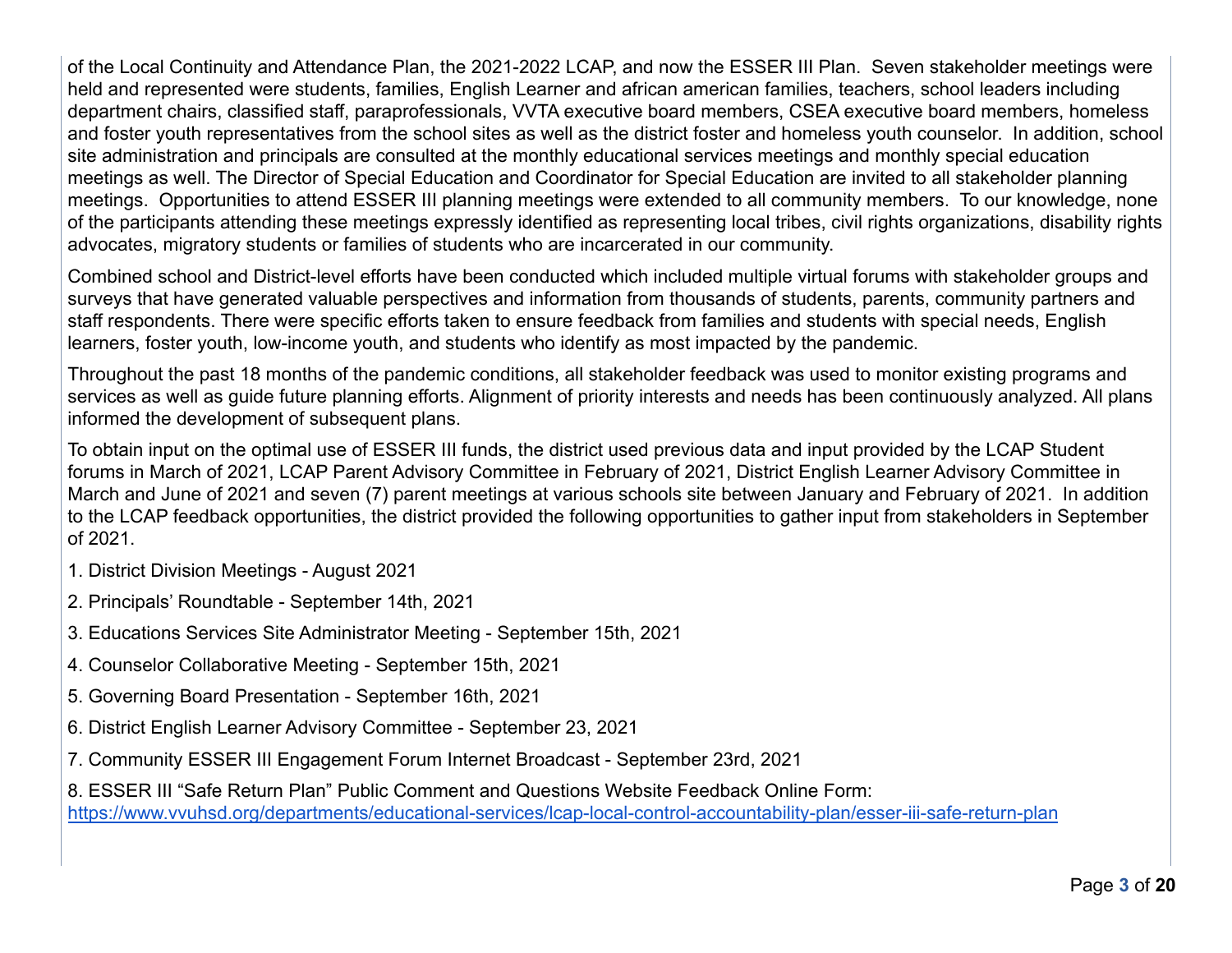VVUHSD also used the data from multiple surveys provided to families and beginning at the start of the pandemic in March of 2020 and leading up to the development of the current 2021-2022 LCAP. The LCAP Survey received 1,203 responses with questions targeting the 8 state priorities. The LCAP student forum survey received 180 responses and was administered to cross sections of select students from each school in the district. The Panorama climate survey and the student social emotional survey was administered in the fall, winter and spring of 2020-2021 and included in the development of this ESSER Plan.

A description of how the development of the plan was influenced by community input.

The ESSER III Safe Return to School Plan was developed through the input of all stakeholders and the following areas emerged as a priority based on feedback and survey data.

~Safety: maintaining and improving safety protocols for students and staff. Clear and well-developed school emergency procedures and staff training. Improved campus security and increased presence of security including security cameras and drug prevention programs. Continue to provide personal protective equipment such as sanitizing wipes, hand sanitizer, masks and other equipment to mitigate the spread of COVID-19.

~Academics: Increase the number of counselors and increase counselors' support, continue research-based programs like AVID and Leadership classes, and continue the flexibility to access dual enrollment and virtual school classes. Increase opportunities for students to meet graduation requirements and more intervention opportunities to accelerate lost learning due to the pandemic. Hire more teachers and site administrators at schools with high suspension rates or attendance concerns.

~Technology: Continue to replenish student and staff devices and change how technology looks in the classroom, increase WIFI access, develop common technology across schools and increase the support for so they can use and access technology.

~Student Mental Health: More mental health supports, community partnerships, personnel support, more teacher training and mental health supports for teachers as well. Hire mental health and/or nurses for each school site to provide mental and physical health for students.

~ English Learners: Stakeholders identified the need for more translation services, more bilingual support, appropriate instructional materials in Spanish, and newcomers primary language support in all classes.

~Student with Special Needs: Targeted support for students with disabilities who are failing or credit deficient and have an IEP, along with more resources and support staff.

Student feedback student forums recommended the following: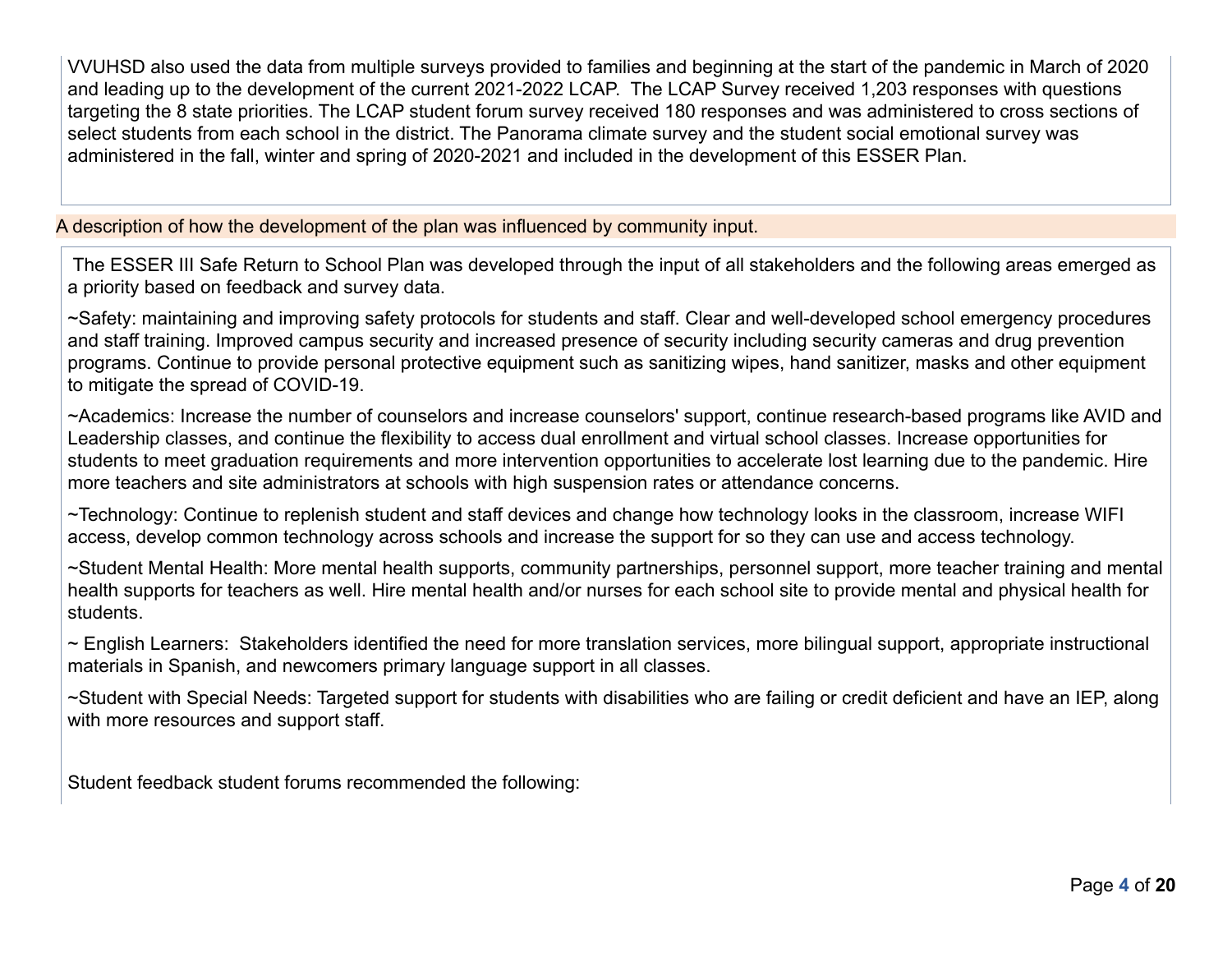~Safety and school connectedness: they asked for consistent and fair discipline, focus on school safety, personal interventions, provide more training for teachers regarding connecting with students, more security assistants to prevent discipline, focus on bullying, more cameras for safety, training for staff to recognize depression and suicidal ideation, peer counseling, etc.

~Academics: Wider variety of courses and making sure all courses are A-G approved, more help during the college process, adding coding and technology based courses, highlight CTE options for students, more flexibility in course requests, continue AVID and STEM, teacher training for engagement and differentiation, increased communication with counselors to allow students to choose their courses, etc.

~Technology: They want better internet access, more support at home, students to be allowed to bring their own devices, teachers to continue to use tech for teaching and learning so they can access even when they are absent.

~Mental Health- asked for mental health clinicians, asked to train teachers on building relationships, stronger communication skills for teachers and students, peer support strategies, etc.

~For English Learners- there was a request for more translation services for newcomers and more primary language support in class, and having teachers use strategies that allow for peer support.

# **Actions and Expenditures to Address Student Needs**

The following is the LEA's plan for using its ESSER III funds to meet students' academic, social, emotional, and mental health needs, as well as how the LEA will address the opportunity gaps that existed before, and were exacerbated by, the COVID-19 pandemic. In developing the plan, the LEA has the flexibility to include actions described in existing plans, including the LCAP and/or Expanded Learning Opportunity (ELO) Grant Plan, to the extent that the action(s) address the requirements of the ESSER III Expenditure Plan.

For specific requirements, please refer to the Actions and Expenditures to Address Student Needs section of the Instructions.

# **Strategies for Continuous and Safe In-Person Learning**

A description of how the LEA will use funds to continuously and safely operate schools for in-person learning in a way that reduces or prevents the spread of the COVID-19 virus.

### **Total ESSER III funds being used to implement strategies for continuous and safe in-person learning**

| \$8,791,182.00 |
|----------------|
|                |

| <b>Plan Alignment</b><br>(if applicable) | <b>Action Title</b> | <b>Action Description</b> | <b>Planned ESSER III</b><br><b>Funded Expenditures</b> |
|------------------------------------------|---------------------|---------------------------|--------------------------------------------------------|
|------------------------------------------|---------------------|---------------------------|--------------------------------------------------------|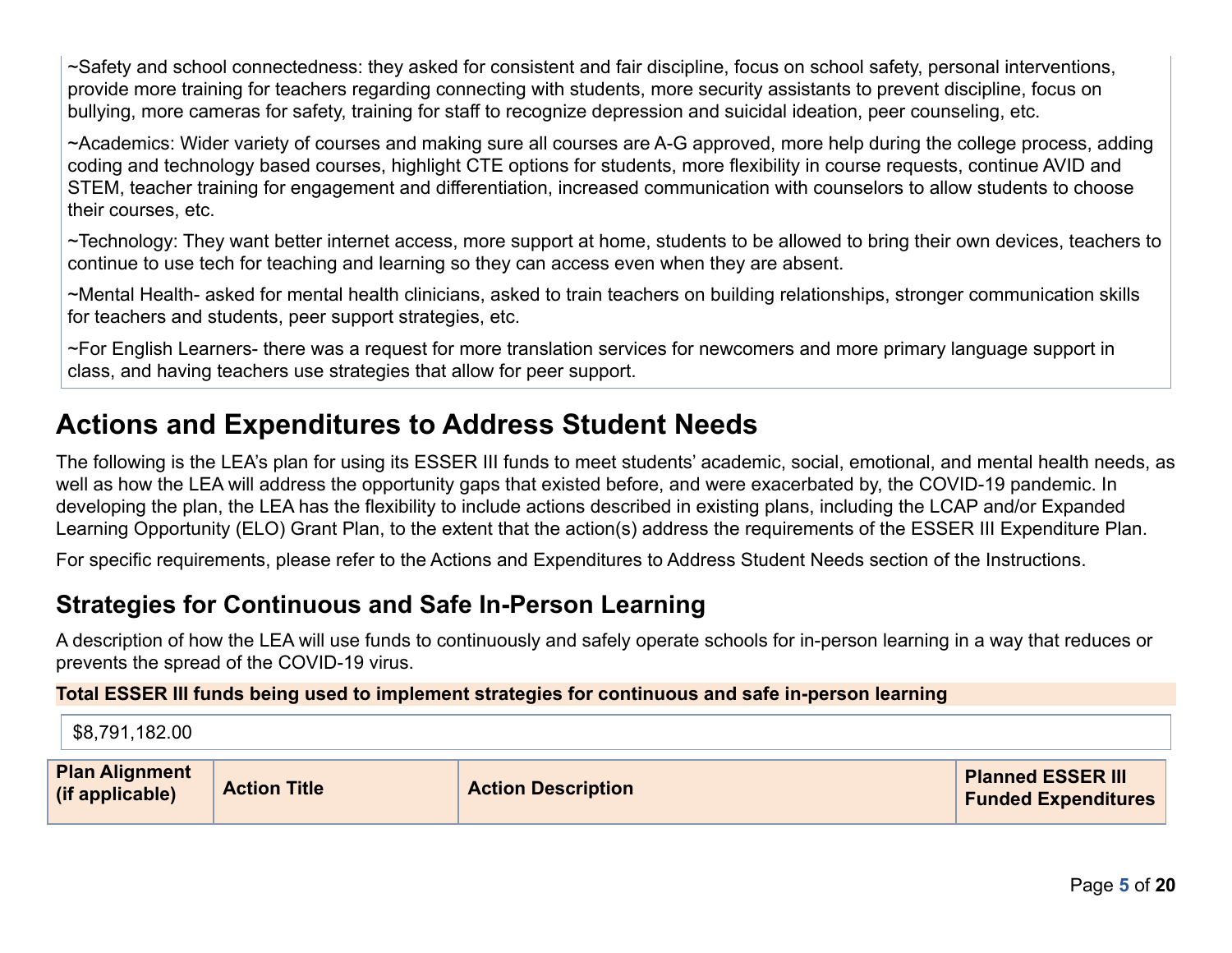| ELO Goal #3<br><b>Action A</b>    | 1.1 Resources for Safe<br>Attendance               | District will cover any future costs to provide vaccinations<br>for COVID-19, TDAP or other health services and<br>supplies that will allow students to attend in-person, in a<br>safe environment. This is an expansion on the original<br>action in the ELO plan as well as an extension of time<br>from one year to three years to provide a continuation of<br>services.                                                       | \$135,000   |
|-----------------------------------|----------------------------------------------------|------------------------------------------------------------------------------------------------------------------------------------------------------------------------------------------------------------------------------------------------------------------------------------------------------------------------------------------------------------------------------------------------------------------------------------|-------------|
| LCAP, Goal #3,<br>Action #1       | 1.2 Hire School Site LVNs                          | The district will continue to employ 10 LVNs to support<br>student Health and Safety. This is an expansion on the<br>original action in the LCAP plan from 8 LVNs to 10 as well<br>as an extension of services from two years to three years.                                                                                                                                                                                      | \$1,277,312 |
| N/A                               | 1.3 Hire Site Office<br><b>Assistants</b>          | Hire 8 School Office Assistants to support newly<br>emerging COVID-19 duties and required state and county<br>reporting in order to maintain detailed and accurate<br>records for district and school site reporting. Also to<br>support increased duty is the area of parent contact, and<br>support attendance and student work audits requirements<br>for the need for increased independent study for<br>quarantined students. | \$206,250   |
| LCAP, Goal #3,<br>Action #1       | 1.4 Hire Credentialed<br><b>School Nurse</b>       | The district will hire a credentialed school nurse to<br>oversee and support the district health and wellness<br>program. The nurse will support the site LNVs and Mental<br>Health Clinicians. The nurse will focus on immunizations<br>and supporting increased student enrollment. This is an<br>extension on the original action in the LCAP plan from<br>three years to six with ESSER III supplementing cost of<br>services. | \$450,132   |
| LCSSP Year 1, 2,<br>3 Pages 13-16 | 1.5 Classified Student<br><b>Services Position</b> | Continue to employ a classified employee to support<br>student services with the services and supports for<br>homeless and foster youth as well as other low income<br>students adversely impacted by the pandemic. This will<br>result in students being increasingly connected to school,<br>District, and community resources in order to overcome<br>the challenges caused by their homeless circumstance.                     | \$93,378    |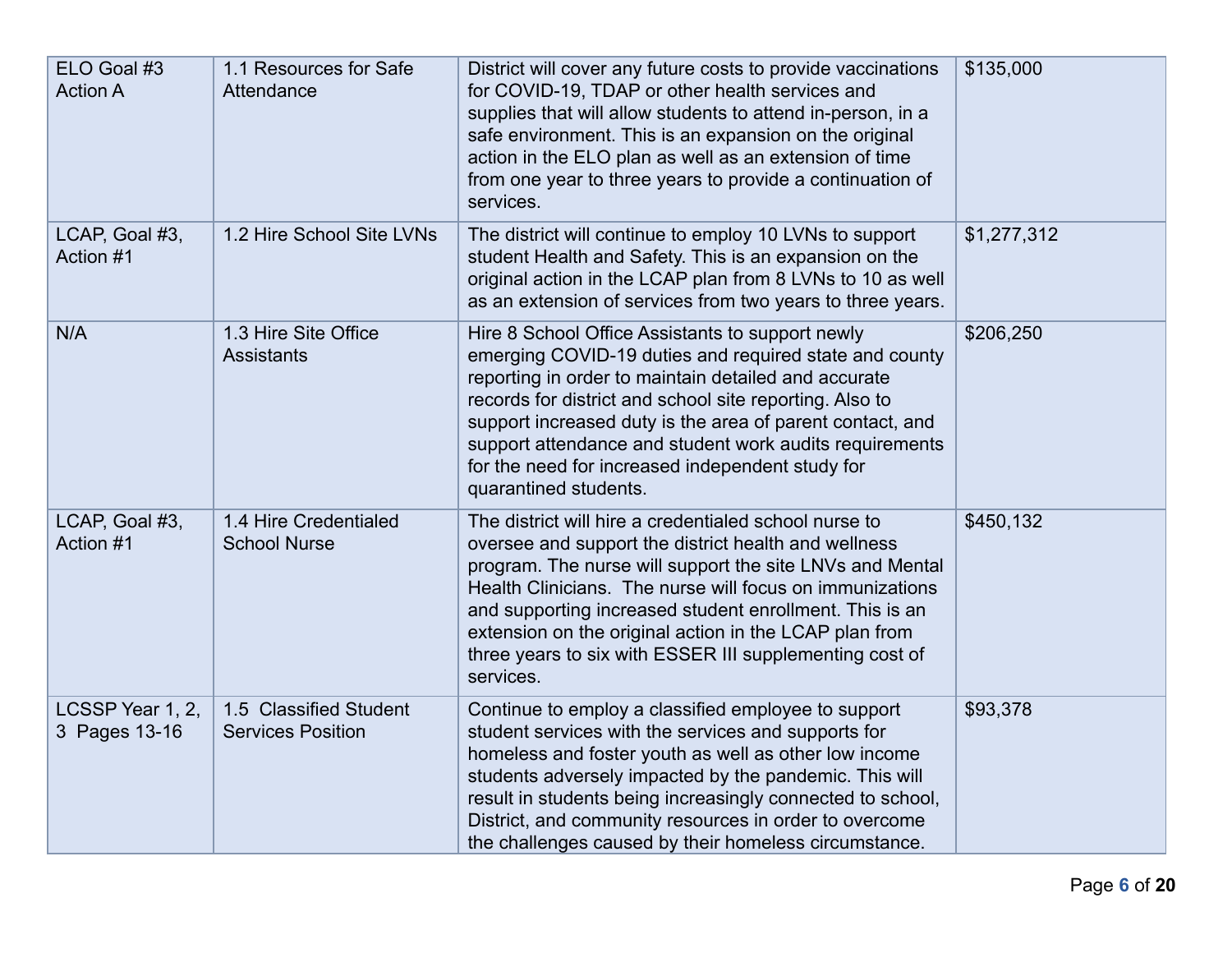|                                |                                                              | This is an extension on the original action in the LCSS<br>plan from two years to three years.                                                                                                                                                                                                                                                                                                                                                                                                                                                                                                                                                                                                                            |             |
|--------------------------------|--------------------------------------------------------------|---------------------------------------------------------------------------------------------------------------------------------------------------------------------------------------------------------------------------------------------------------------------------------------------------------------------------------------------------------------------------------------------------------------------------------------------------------------------------------------------------------------------------------------------------------------------------------------------------------------------------------------------------------------------------------------------------------------------------|-------------|
| ELO Goal #3<br><b>Action O</b> | 1.6 Materials for Health<br>and Wellness Centers             | Provide supplies for the mental health clinician and the<br>site LVNs in order to provide a health and wellness center<br>at each school site. This is an expansion on the original<br>action in the ELO plan.                                                                                                                                                                                                                                                                                                                                                                                                                                                                                                            | \$960,000   |
| LCAP, Goal #1,<br>Action #1    | 1.7 Enhanced Mental<br>Health, Physical Health<br>and Safety | In order to provide enhanced health and safety related to<br>the prevention and mitigation of COVID-19, VVUHSD will<br>purchase security cameras to provide enhanced<br>supervision for safety and COVID-19 impact tracing. In<br>order to ensure site administration are able to conduct<br>investigations related to COVID-19 exposure and<br>potential infection events, security cameras will cover<br>areas where security may not be able to supervise and<br>students may be present. Security cameras will also<br>validate exposure events and help administration<br>determine quarantine candidates to prevent further<br>spread of COVID-19. This is an expansion on the original<br>action in the LCAP plan. | \$750,000   |
| LCAP, Goal #1,<br>Action #1    | 1.8 COVID-19 Mitigation<br><b>Supplies</b>                   | Provide additional personal protective equipment and<br>cleaning materials to mitigate the spread of COVID-19.<br>This is an expansion of the original action in the LCAP<br>plan.                                                                                                                                                                                                                                                                                                                                                                                                                                                                                                                                        | \$1,500,000 |
| LCAP, Goal #1,<br>Action #1    | 1.9 Increased Cleanliness<br>and Safety                      | In order to meet the need for additional custodial support<br>and additional sanitization and cleaning protocols,<br>VVUHSD will provide custodial overtime or employ<br>additional custodial staff to meet the cleanliness and<br>safety needs of at all district sites. If COVID-19 exposures<br>occur at specific schools sites, additional temporary staff<br>will be hired to provide cleaning and sanitizing services as<br>exposure is confirmed in order to provide enhanced<br>sanitization without disrupting current cleaning<br>schedules/assignments of existing custodial staff This is<br>an expansion of the original action in the LCAP plan.                                                            | \$891,414   |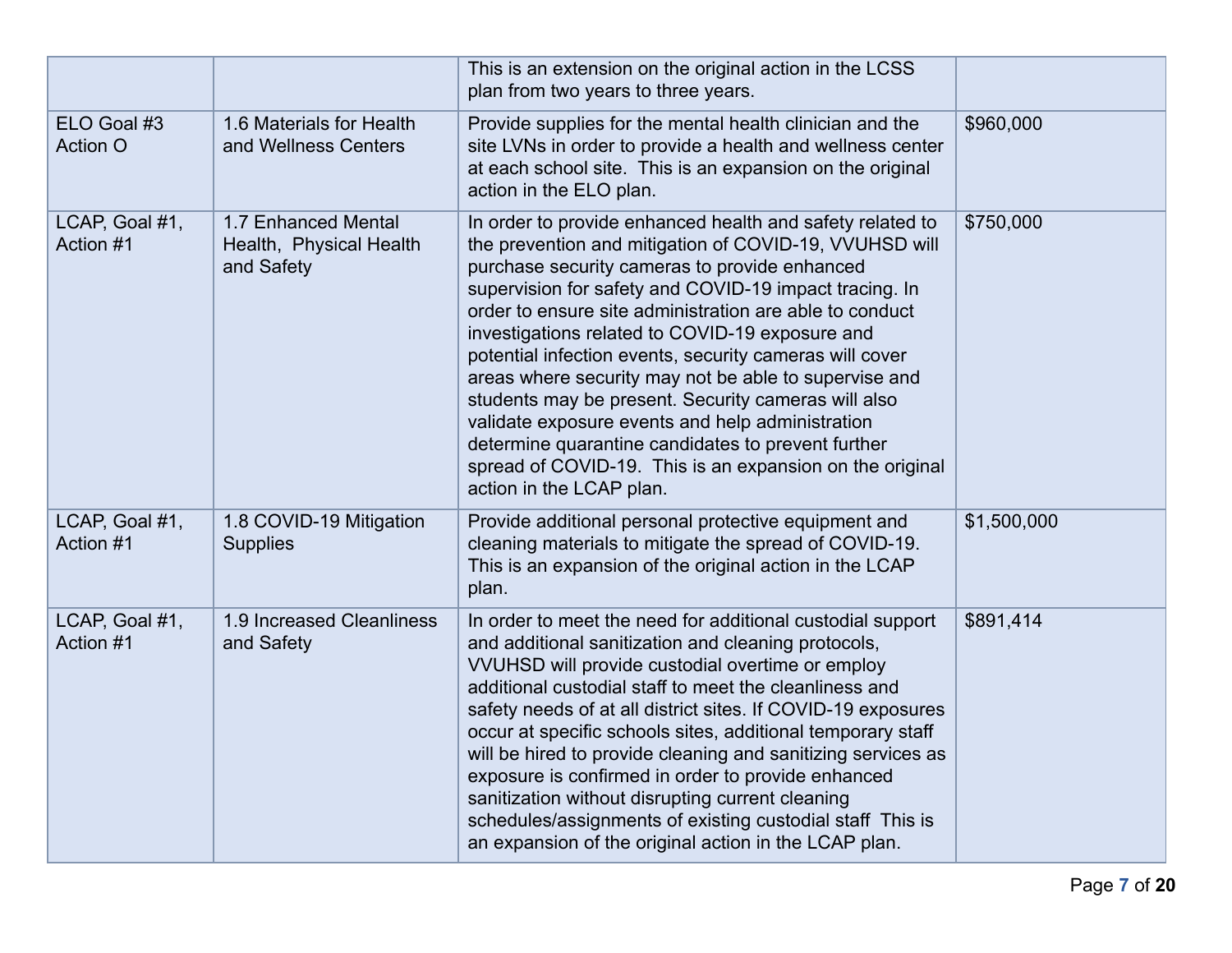| LCAP, Goal #1,<br>Action #1 | 1.10 Safe Water<br><b>Distribution</b>               | Purchase and installation of water bottle refilling stations<br>at all district buildings and school sites as a measure to<br>provide students and staff a safe option for hydration<br>while on district properties. This is an expansion of the<br>original action in the LCAP plan.                                                                                                                                                                     | \$750,000   |
|-----------------------------|------------------------------------------------------|------------------------------------------------------------------------------------------------------------------------------------------------------------------------------------------------------------------------------------------------------------------------------------------------------------------------------------------------------------------------------------------------------------------------------------------------------------|-------------|
| LCAP, Goal #1,<br>Action #1 | 1.11 Air Filtration<br><b>Equipment and Supplies</b> | Upgrade, repair and replace portable air filtration<br>equipment and materials at all sites. This is an expansion<br>of the original action in the LCAP plan.                                                                                                                                                                                                                                                                                              | \$357,208   |
| N/A                         | 1.12 COVID-19 Mitigation<br>Supervision              | In order to prevent and mitigate the spread of COVID-19<br>among students while on school campuses and school<br>events, additional Security Officers and Security<br>Assistants will be provided for the next three years to<br>enforce the wearing of masks in classrooms and<br>encourage safe student behaviors while on campuses.<br>Additional safety support staff will address teacher and<br>staff concerns about student safe behaviors as well. | \$1,420,488 |

## **Addressing the Impact of Lost Instructional Time**

A description of how the LEA will use funds to address the academic impact of lost instructional time.

#### **Total ESSER III funds being used to address the academic impact of lost instructional time**

\$29,817,558

| <b>Plan Alignment</b><br>(if applicable) | <b>Action Title</b>           | <b>Action Description</b>                                                                                                                                                                                                                                                                                                                                                      | <b>Planned ESSER III</b><br><b>Funded Expenditures</b> |
|------------------------------------------|-------------------------------|--------------------------------------------------------------------------------------------------------------------------------------------------------------------------------------------------------------------------------------------------------------------------------------------------------------------------------------------------------------------------------|--------------------------------------------------------|
| ELO, Goal #5,<br><b>Action A</b>         | 2.1 Expand Summer<br>Programs | Hire a minimum of 25 teachers and 12 classified staff to<br>provide robust summer school programs for General Ed.<br>RSP and SDC students, in addition to ESY. Summer<br>school will also include enrichment and bootcamps with a<br>high interest design that are interactive including, CTE<br>and the arts. This is an expansion of the original action in<br>the ELO plan. | \$1,702,000                                            |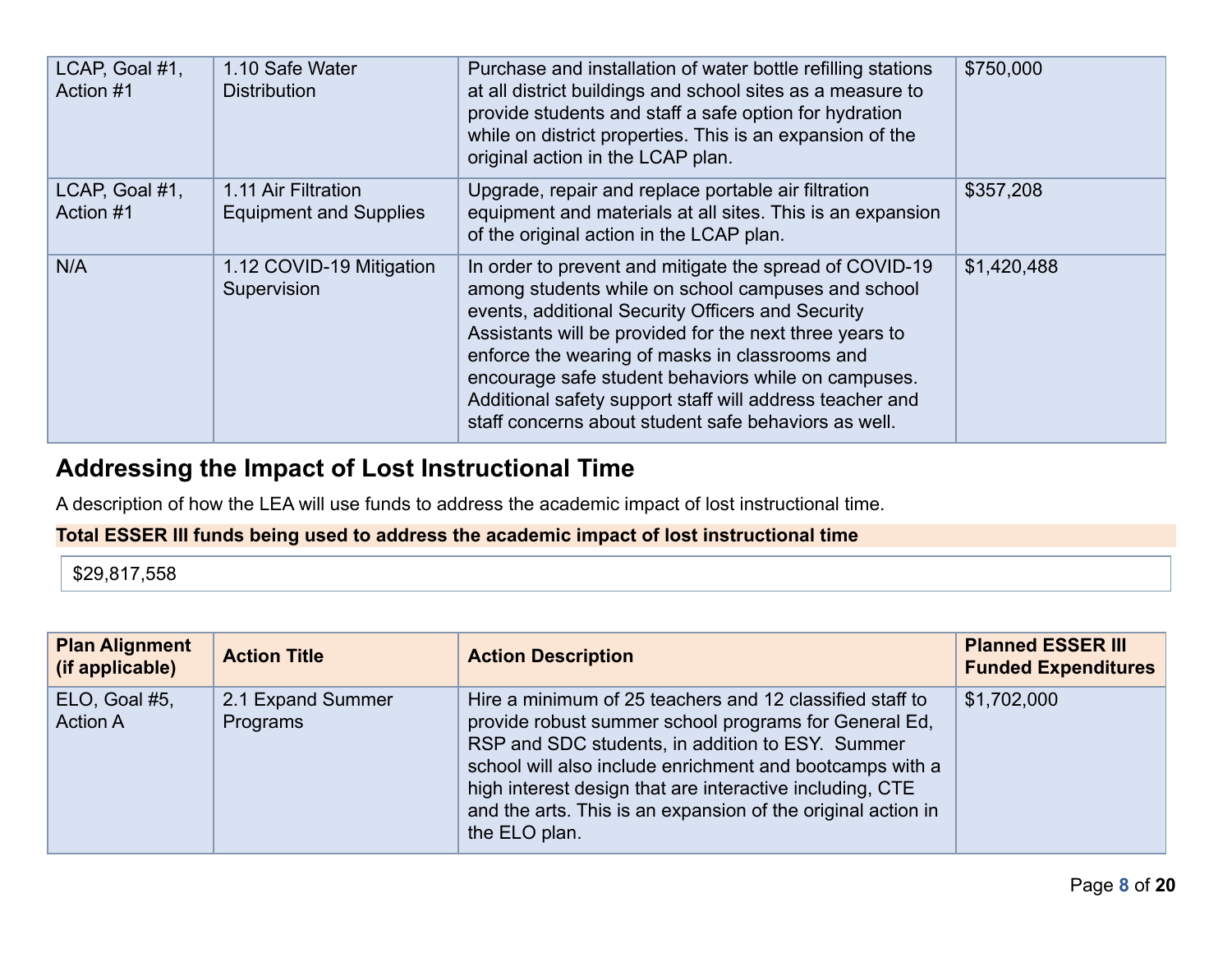| LCAP, Goal #2,<br>Action #4      | 2.2 After School Credit<br>Recovery                                          | Provide teachers with extra duty compensation for the<br>After School Credit Recovery Program (Lighthouse<br>Program) APEX and Acellus. This is an expansion of the<br>original action in the LCAP plan.                                                                                                                                                                                                                                                                                                                                            | \$369,000   |
|----------------------------------|------------------------------------------------------------------------------|-----------------------------------------------------------------------------------------------------------------------------------------------------------------------------------------------------------------------------------------------------------------------------------------------------------------------------------------------------------------------------------------------------------------------------------------------------------------------------------------------------------------------------------------------------|-------------|
| LCAP, Goal #2,<br>Action #15     | 2.3 Online Curriculums                                                       | Continue to fund and utilize Acellus' online curriculum for<br>supplementary classroom use for accelerated learning<br>and virtual academy use. This is an extension of the<br>original action in the LCAP plan from one year to three as<br>supplemental online resource for classroom use due to<br>students still experiencing quarantine due to COVID-19.                                                                                                                                                                                       | \$1,510,000 |
| LCAP, Goal #2,<br>Action #4      | 2.4 Online Extended<br><b>Learning and Tutoring</b>                          | Provide extended and increased learning opportunities<br>for students after school through the use of targeted<br>support through FEV Tutor or similar online support<br>programs. This is an extension of the original action in the<br>LCAP plan from one year to three years.                                                                                                                                                                                                                                                                    | \$400,000   |
| ELO, Goal #6,<br><b>Action C</b> | 2.5 Before/After School<br><b>Classes - Embedded</b><br><b>Interventions</b> | Hire current teachers for 1/6th zero or after school 7th/8th<br>period in-seat intervention for ELA and Math for At-Risk<br>courses - for those who are not successful with the<br>APEX/Acellus options. Students can leave as soon as<br>they remediate the credit. These courses will be<br>available to special education SDC/RSP programs, EL for<br>core, as well as targeted general education. This is an<br>expansion of the original action in the ELO plan.                                                                               | \$800,000   |
| ELO, Goal #6,<br><b>Action F</b> | 2.6 Academic Support<br>Beyond the Regular<br>School Day - Certificated      | Provide extra duty compensation for teachers to provide<br>accelerated learning in Saturday Academies for credit<br>recovery, expanded learning time and accelerated<br>learning. Extended after school tutoring to programs<br>most impacted by the pandemic such as activity or<br>performance based programs, electives requiring<br>internship hours or hourly co-requirements. Increase<br>on-person tutoring for students struggling academically<br>with current coursework. This is an expansion of the<br>original action in the ELO plan. | \$329,546   |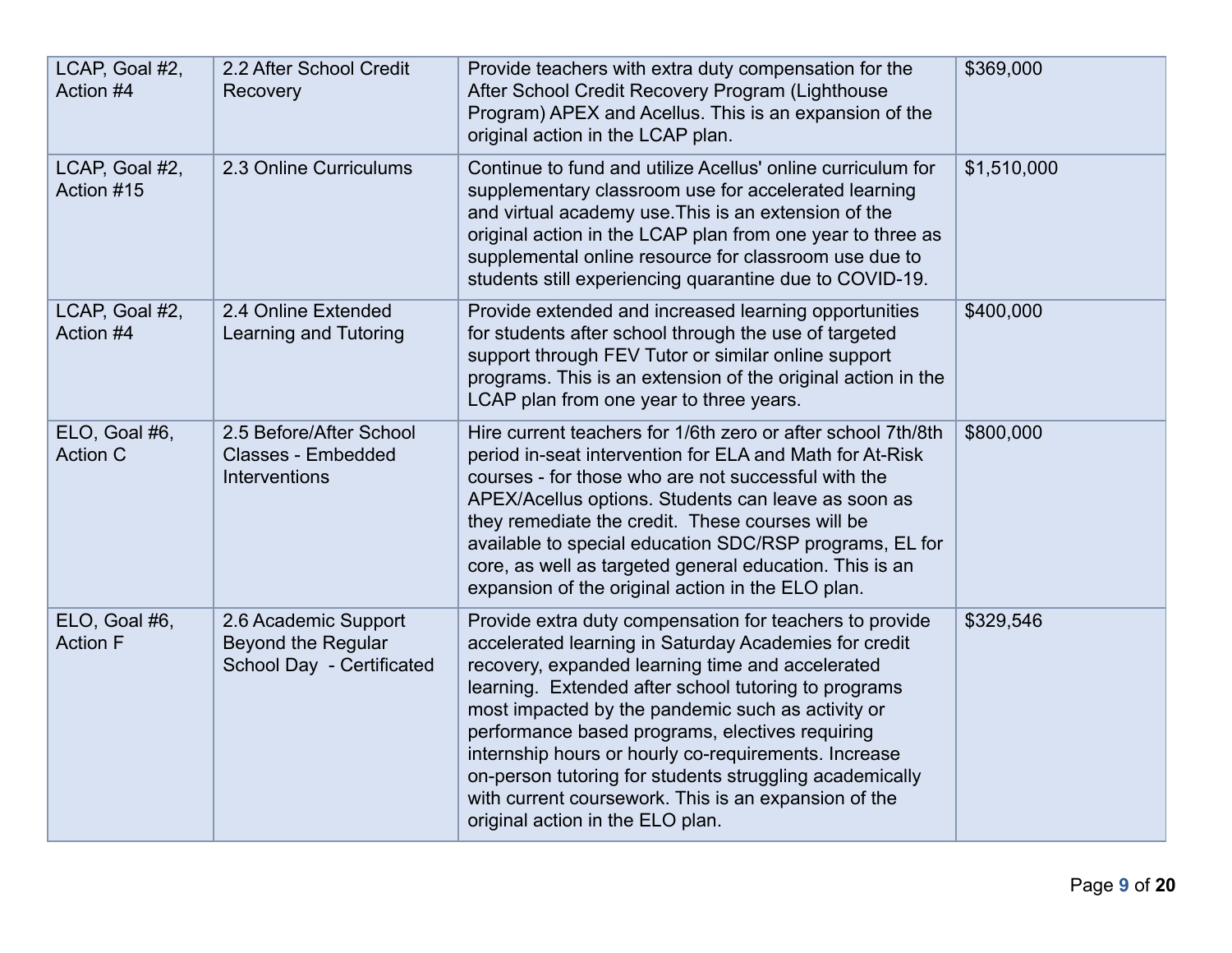| ELO, Goal #5,<br><b>Action D</b> | 2.7 Academic Support<br>Beyond the Regular<br>School Day - Classified | Provide extra hours for paraprofessionals and classified<br>staff to provide additional support for all after school or<br>pull-out programs throughout the district. This is an<br>expansion of the original action in the ELO plan.                                                                                                                                                                                                                                                                                                                                                                     | \$280,000   |
|----------------------------------|-----------------------------------------------------------------------|-----------------------------------------------------------------------------------------------------------------------------------------------------------------------------------------------------------------------------------------------------------------------------------------------------------------------------------------------------------------------------------------------------------------------------------------------------------------------------------------------------------------------------------------------------------------------------------------------------------|-------------|
| ELO, Goal #2,<br><b>Action E</b> | 2.8 Expand Summer<br>Programs                                         | Hire 8 CTE teachers to provide summer school Work<br>Based Learning courses to support non-paid CTE<br>internships to students to catch-up on missed hands-on<br>skills as well as provide internship opportunities. This is<br>an expansion of the original action in the ELO plan.                                                                                                                                                                                                                                                                                                                      | \$512,500   |
| LCAP, Goal #2,<br>Action #5      | 2.9 Special Education                                                 | Enhancement of assessment practices and capacity for<br>special education eligibility determination and<br>assessments of students with disabilities. This will<br>mitigate the pandemic impact when there were no in-<br>person assessments able to be conducted. Provide case<br>carriers of special education students with extra hours of<br>compensation to identify areas of growth (learning loss)<br>for SPED students and development of accelerated<br>learning plans. Additional 20 hours per semester NTE 40<br>hours each). This is an expansion of the original action in<br>the LCAP plan. | \$495,000   |
| ELO, Goal #2,<br><b>Action C</b> | 2.10 Supplementary Online<br><b>Curriculums</b>                       | Purchase district wide or site specific supplementary<br>online curriculum and materials to create equity and<br>access to meet the needs of targeted student groups<br>such as EL, Foster Youth, Homeless Youth and Low<br>Income. This is an expansion of the original action in the<br>ELO plan.                                                                                                                                                                                                                                                                                                       | \$1,000,000 |
| LCAP, Goal #2,<br>Action #7      | 2.11 Expand Virtual<br>Academy                                        | In response to the pandemic, expand the Victor Valley<br>Virtual Academy to meet the needs of the growing<br>number of students who require an alternative learning<br>environment to be successful. The district will increase<br>the certificated staff to 2 ELA, 2 Math, 2 Science, 2<br>History/Social Science, 1 Foreign Language, 1 Elective, 1<br>PE for a total of 11 teachers. The program will be<br>evaluated annually to increase certificated staff according                                                                                                                                | \$4,442,028 |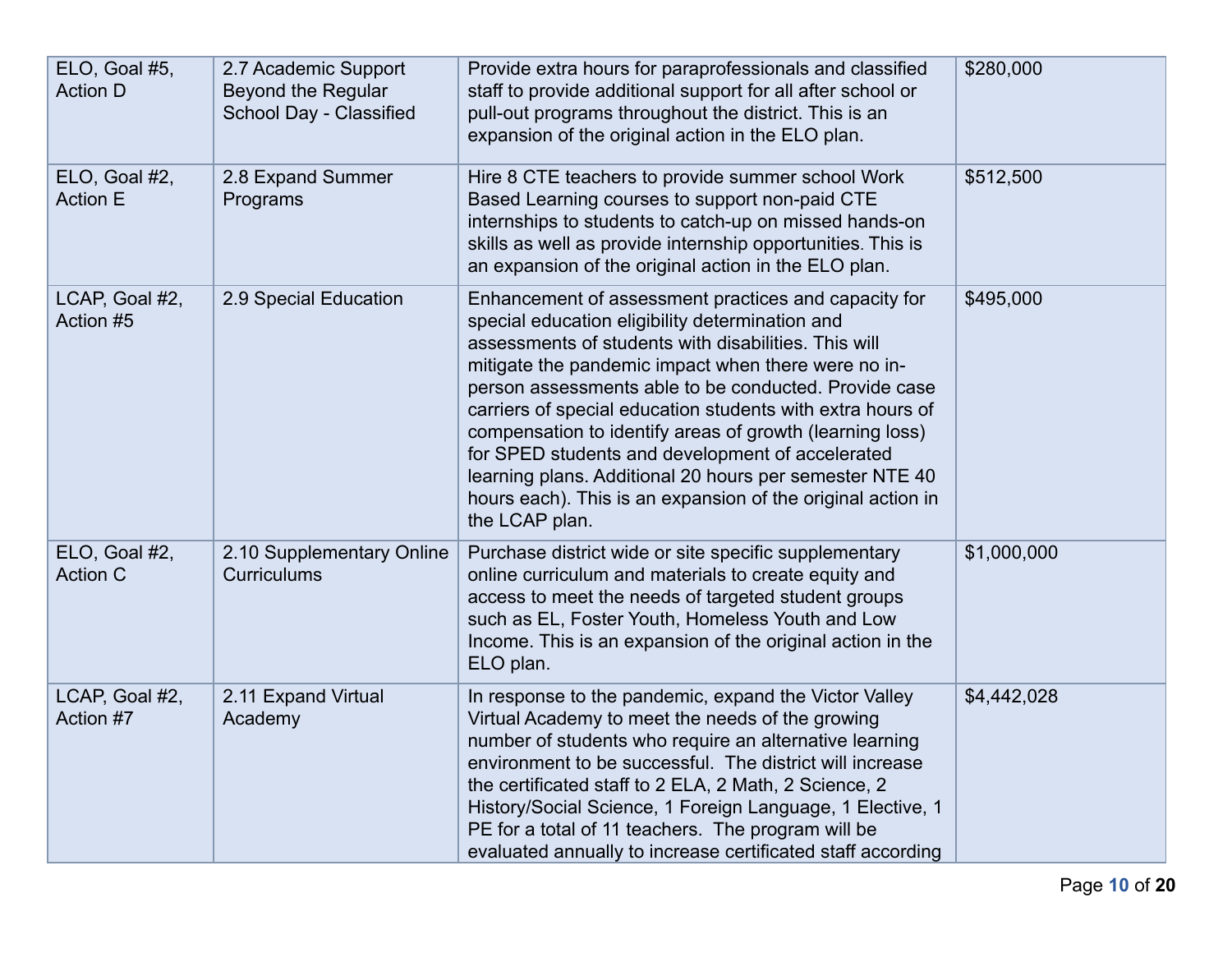|                              |                                                                     | to student need. This is an expansion of the original<br>action in the LCAP plan.                                                                                                                                                                                                                                                                                                                                                                                                                                                                                                                                                                                                                                                                                                                                                                                                                                                                                                 |              |
|------------------------------|---------------------------------------------------------------------|-----------------------------------------------------------------------------------------------------------------------------------------------------------------------------------------------------------------------------------------------------------------------------------------------------------------------------------------------------------------------------------------------------------------------------------------------------------------------------------------------------------------------------------------------------------------------------------------------------------------------------------------------------------------------------------------------------------------------------------------------------------------------------------------------------------------------------------------------------------------------------------------------------------------------------------------------------------------------------------|--------------|
| LCAP, Goal #2,<br>Action #6  | 2.12 Increase Instructional<br>Focus and Support for CSI<br>Schools | Assign an Assistant Principal for three years to Goodwill<br>Education Center, Hook Junior High School, and<br>Lakeview Leadership Academy to address student<br>achievement and provide a strong instructional focus as<br>the administrator over teaching and professional learning<br>communities. Additional academic A.P.s are needed due<br>to student learning loss that was exacerbated by the<br>COVID-19 pandemic. The AP will focus on<br>evidence-based strategies and lead professional<br>development across the campus for certificated and<br>classified staff. This will also provide the required support<br>for Hook and Goodwill which are CSI schools and have<br>yet to exit program support at the state level. The district<br>is required to provide additional support to CSI schools in<br>order to help them exit CSI status. This is an extension of<br>the original action in the LCAP plan from one year to<br>three years with ESSER III funding. | \$1,319,057  |
| LCAP, Goal #2,<br>Action #13 | 2.13 Supplementary<br><b>Intervention Resources</b>                 | Provide supplemental resources to support response to<br>intervention and instruction. This is an expansion of the<br>original action in the LCAP plan.                                                                                                                                                                                                                                                                                                                                                                                                                                                                                                                                                                                                                                                                                                                                                                                                                           | \$2,756,400  |
| N/A                          | 2.14 Special Education<br><b>Independent Study</b>                  | Hire a special education teacher to support independent<br>study programs for targeted students in special<br>education, english learner programs, foster youth,<br>homeless youth and students most impacted by the<br>COVID-19 pandemic.                                                                                                                                                                                                                                                                                                                                                                                                                                                                                                                                                                                                                                                                                                                                        | \$336,027    |
| N/A                          | 2.15 Learning Loss<br><b>Intervention Teachers</b>                  | As a learning loss mitigation strategy, VVUHSD will hire<br>up to 38 temporary intervention teachers in the areas of<br>Math, Science, English and Social Science in order to<br>provide accelerated learning opportunities for students<br>whose learning was significantly impacted by the<br>pandemic. Data will be provided to identify subjects and<br>classes in which to provide additional support.                                                                                                                                                                                                                                                                                                                                                                                                                                                                                                                                                                       | \$13,566,000 |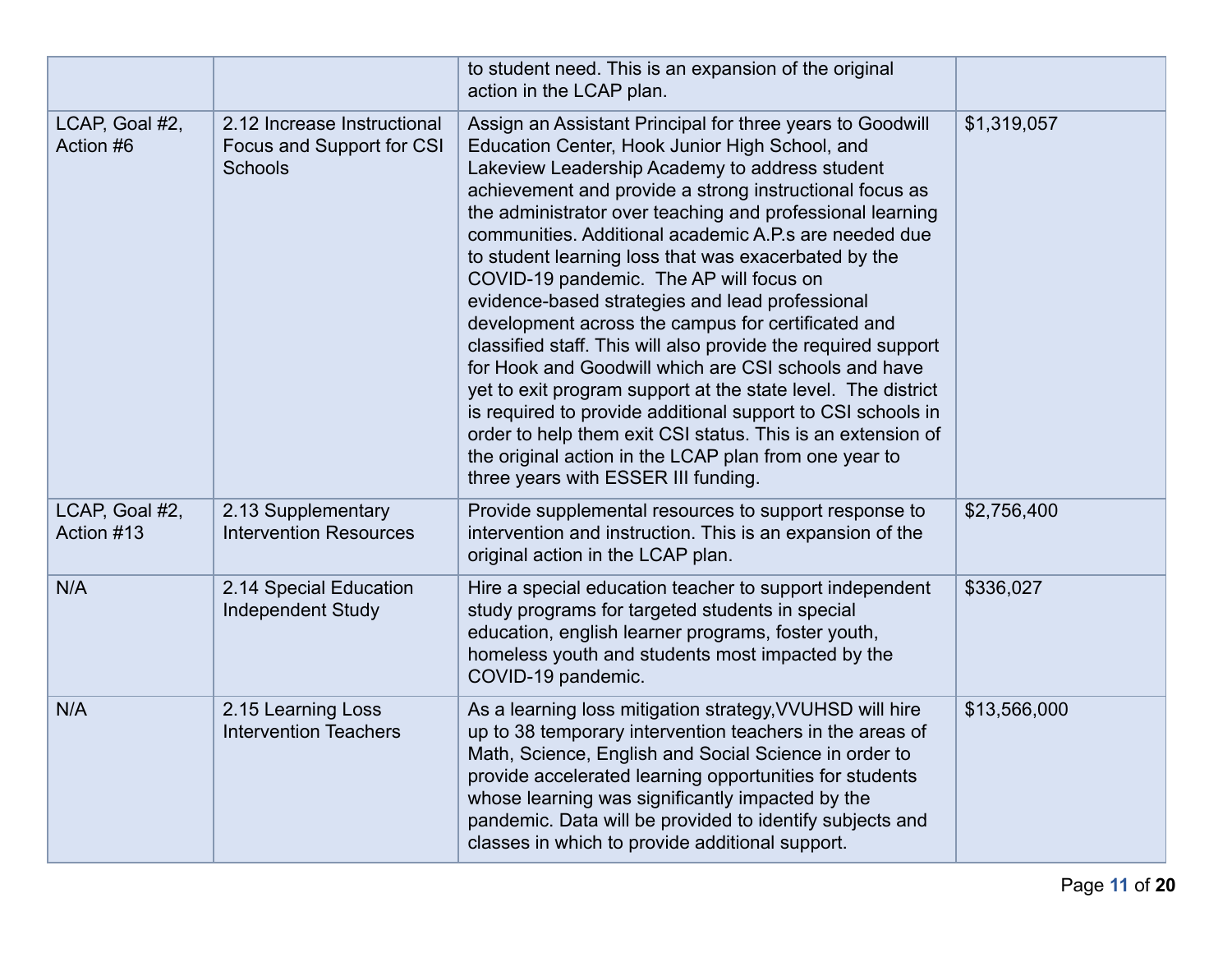# **Use of Any Remaining Funds**

A description of how the LEA will use any remaining ESSER III funds, as applicable.

### **Total ESSER III funds being used to implement additional actions**

\$15,101,340.00

| <b>Plan Alignment</b><br>(if applicable) | <b>Action Title</b>                                                   | <b>Action Description</b>                                                                                                                                                                                                                                                                                                                                                                                                                                                                                                                                                                                                                                                                         | <b>Planned ESSER III</b><br><b>Funded Expenditures</b> |
|------------------------------------------|-----------------------------------------------------------------------|---------------------------------------------------------------------------------------------------------------------------------------------------------------------------------------------------------------------------------------------------------------------------------------------------------------------------------------------------------------------------------------------------------------------------------------------------------------------------------------------------------------------------------------------------------------------------------------------------------------------------------------------------------------------------------------------------|--------------------------------------------------------|
| LCAP, Goal #3,<br>Action #1              | 3.1 Professional<br><b>Development Certificated</b><br>and Classified | Professional Development for Certificated and Classified<br>staff in the following areas: Outward mindset, student<br>relations, social emotional learning strategies, PLC<br>training, student connectedness, unconscious bias,<br>equity, teacher efficacy, teacher clarity, classroom<br>management and rapport. Social emotional professional<br>learning in PBIS, MTSS and other identified areas of<br>need will be supported through ongoing training.<br>Contracts with outside consultants and the county offices<br>of education will support district staff in providing the<br>professional learning needs of staff. This is an expansion<br>of the original action in the LCAP plan. | \$600,000                                              |
| LCAP, Goal #2,<br>Action #12             | 3.2 Target Student Group<br><b>Increased Services</b>                 | Provide funding for study trips, exam preparation, and<br>targeted student programs to ensure college readiness,<br>college exploration, and college access and equity.<br>Provide targeted support for African American student<br>populations for increased services and through<br>specialized programs and services. Programs will target<br>student groups such as LatinX, African American,<br>Homeless, Foster and other student groups. This is an<br>expansion of the original action in the LCAP plan.                                                                                                                                                                                  | \$690,000                                              |
| LCAP, Goal #1,<br>Action #8              | 3.3 Technology for Staff                                              | Laptops for each classroom with auxiliary equipment such<br>as docking stations, wireless mouse, etc. Provide<br>replacement equipment for distance and online learning                                                                                                                                                                                                                                                                                                                                                                                                                                                                                                                           | \$1,120,000                                            |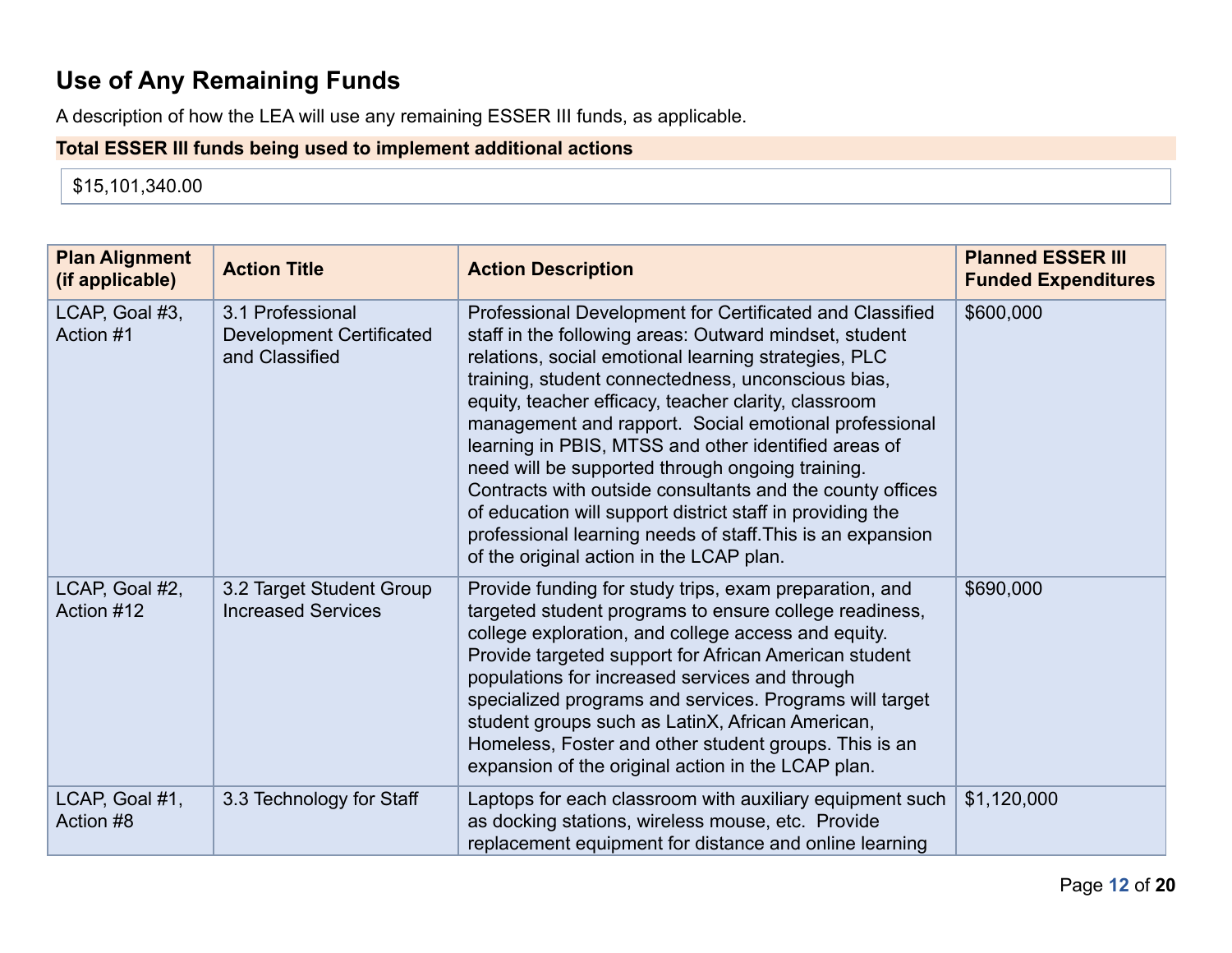|                                                                  |                                                                                    | as needed. This is an expansion of the original action in<br>the LCAP plan.                                                                                                                                                                                                                                                                                                                                                                                                                                                                                                                                                                                                                                                                                           |             |
|------------------------------------------------------------------|------------------------------------------------------------------------------------|-----------------------------------------------------------------------------------------------------------------------------------------------------------------------------------------------------------------------------------------------------------------------------------------------------------------------------------------------------------------------------------------------------------------------------------------------------------------------------------------------------------------------------------------------------------------------------------------------------------------------------------------------------------------------------------------------------------------------------------------------------------------------|-------------|
| LCAP, Goal #1,<br>Action #8                                      | 3.4 Technology for<br><b>Students</b>                                              | Purchase devices and other ancillary equipment, and<br>services to provide high quality performance and<br>equipment for all students. Equipment may include but is<br>not limited to: Chromebooks, chromebook protective<br>covers, replacement chromebook parts, headphones,<br>chromebook carts, wall mounted charging stations for<br>each classroom. This is an expansion of the original<br>action in the LCAP plan.                                                                                                                                                                                                                                                                                                                                            | \$1,585,000 |
| LCAP, Goal #1,<br>Action #8                                      | 3.5 Increased Technology<br>Performance                                            | Improve technology performance and access to the<br>internet through the purchase of hotspots, access points<br>and additional infrastructure equipment. This is an<br>expansion of the original action in the LCAP plan.                                                                                                                                                                                                                                                                                                                                                                                                                                                                                                                                             | \$888,000   |
| ELO, Goal #4,<br><b>Action B</b>                                 | 3.6 Student Chromebook<br>Warranty                                                 | Purchase a 2-year warranty program for student<br>chromebooks. This is an expansion of the original action<br>in the ELO plan.                                                                                                                                                                                                                                                                                                                                                                                                                                                                                                                                                                                                                                        | \$967,549   |
| N/A                                                              | 3.7 Student Chromebook<br><b>Maintenance Plan</b>                                  | Provide funding for the assembly and wiring of student<br>equipment such as chromebook carts, charging stations<br>etc. as part of the chromebook maintenance plan for the<br>district.                                                                                                                                                                                                                                                                                                                                                                                                                                                                                                                                                                               | \$900,000   |
| LCAP, Goal #2,<br>Action #1<br>LCSSP Year 1, 2,<br>3 Pages 13-16 | 3.8 Hire Coordinator of<br>Data, Assessment and<br><b>Digital Software Support</b> | As part of the LCSSP Grant and LCAP the district will hire<br>a Coordinator of Data & Assessment to support and<br>maintain successful implementation of district adopted<br>blended digital curriculums in order to reach full<br>implementation fidelity and provide professional learning<br>and support with the district supported platforms<br>purchases. Examples include HMH, McGraw HIII, Acellus,<br>APEX, STAR Ren, Read 1980, CTE, Dual enrollment,<br>etc. This is an expansion of the original action in the<br>LCAP plan with additional duties assigned to the original<br>position related to learning loss mitigation as well as an<br>extension of the position from one year to three years<br>with ESSER III funding supplementing the position. | \$204,216   |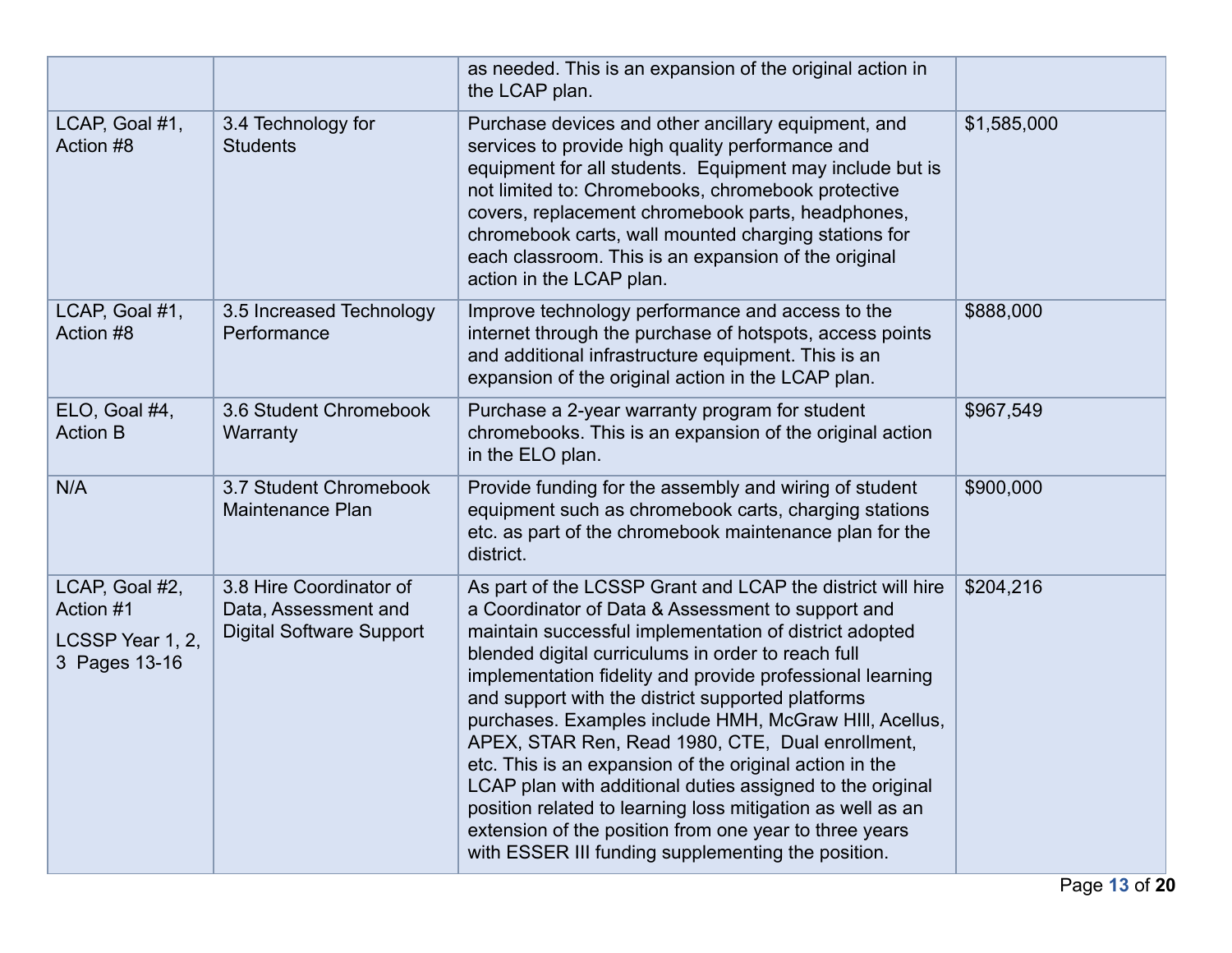| LCAP, Goal #1,<br>Action #7                  | 3.9 Materials for Engaging<br><b>Electives</b>    | Purchase and expand materials related to high interest,<br>engaging electives in the area of visual and performing<br>arts, music, foreign language and peer leadership<br>programs such as ROTC, Cadet Core, and Peer Leaders<br>Uniting Students (PLUS). This is an expansion of the<br>original action in the LCAP plan. | \$555,000   |
|----------------------------------------------|---------------------------------------------------|-----------------------------------------------------------------------------------------------------------------------------------------------------------------------------------------------------------------------------------------------------------------------------------------------------------------------------|-------------|
| LCAP, Goal #3,<br>Action #2                  | 3.10 Increased Translation<br><b>Services</b>     | Provide additional hours and purchase translation<br>software for the district translator as well as contract with<br>an outside provider to translate lengthy, time-sensitive<br>documents to provide timely translation of plans and<br>IEPs. This is an expansion of the original action in the<br>LCAP plan.            | \$21,000    |
| LCP, In-Person<br>Instruction,<br>Action #10 | 3.11 Google Classroom<br>Support                  | Purchase Google Enterprise for two years to ensure<br>continued support of the virtual classroom management<br>system. This is an extension of the original action in the<br>LCAP plan from a one year subscription to two years to<br>provide continuity of services to students and staff.                                | \$100,000   |
| LCP, In-Person<br>Instruction,<br>Action #10 | 3.12 Staff Google<br><b>Expansion of Services</b> | Purchase google voice for staff to ensure safe and<br>effective school to home communication. This is an<br>expansion of the original action in the LCAP plan which<br>did not include google voice for teacher use for parent<br>and family increased communication.                                                       | \$162,000   |
| LCAP, Goal #1,<br>Action #2                  | 3.13 Hire Chromebook<br><b>Repair Technicians</b> | Due to expanding the fleet of chromebooks and<br>increasing student and staff regular use, hire two<br>chromebook repair technicians for 3 years and then<br>evaluate necessity for positions. This is an expansion of<br>the original action in the LCAP plan.                                                             | \$501,226   |
| LCAP, Goal #3,<br>Action #1                  | 3.14 Hire Mental Health<br><b>Clinicians</b>      | As part of the ELO grant, the district will continue to<br>employ 8 classified Mental Health Clinicians. This is an<br>extension of the original action in the ELO plan.                                                                                                                                                    | \$1,274,000 |
| LCAP, Goal 3,<br>Action #3                   | 3.15 District Family<br><b>Engagement Liaison</b> | As part of the LCSSP Grant, continue to employ a district<br>Family Engagement Liaison through Student Services to<br>work with families on health, wellness, school attendance                                                                                                                                             | \$89,250    |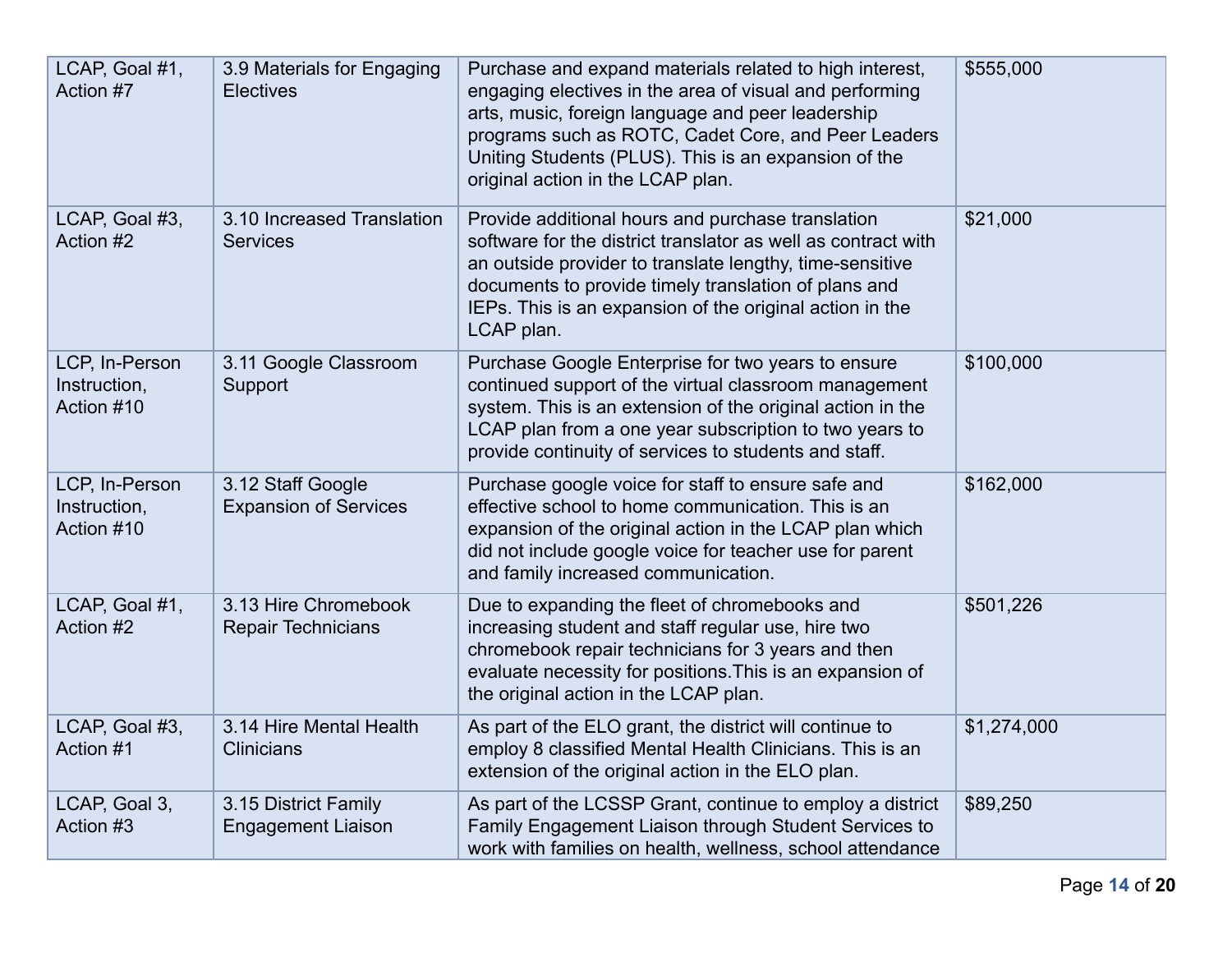| LCSSP Year 1, 2,<br>3 Pages 13-16                               |                                                             | and student engagement. Material resources will be<br>acquired to provide increased case management, direct<br>academic and social emotional support to students who<br>are experiencing homelessness. This will result in<br>students being increasingly connected to school, District,<br>and community resources in order to overcome the<br>challenges caused by their homeless circumstance. This<br>is an extension of the original action in the LCSS plan.                       |           |
|-----------------------------------------------------------------|-------------------------------------------------------------|------------------------------------------------------------------------------------------------------------------------------------------------------------------------------------------------------------------------------------------------------------------------------------------------------------------------------------------------------------------------------------------------------------------------------------------------------------------------------------------|-----------|
| LCAP, Goal 3,<br>Action #3<br>LCSSP Year 1, 2,<br>3 Pages 13-16 | 3.16 District Homeless and<br><b>Foster Youth Counselor</b> | As part of the LCSSP Grant, continue to employ a district<br>Homeless/Foster Youth Counselor through Student<br>Services to work with families on health, wellness, school<br>attendance and student engagement. This will result in<br>students being increasingly connected to school, District,<br>and community resources in order to overcome the<br>challenges caused by their homeless circumstance. This<br>is an extension of the original action in the LCAP and<br>LCSS plan. | \$309,826 |
| LCAP, Goal #2,<br>Action #9                                     | 3.17 PBIS/MTSS Incentive<br>Programs                        | The district will purchase PBIS Incentives to support PBIS<br>and MTSS programs. Materials will serve as student<br>rewards to reinforce positive behaviors and positive<br>attendance. Rewards will be academic or mental-health<br>related and be chosen through the use of student voice at<br>each school site. This is an expansion of the original<br>action in the LCAP plan.                                                                                                     | \$450,000 |
| LCAP, Goal #3,<br>Action #6<br>ELO, Goal #3,<br><b>Action F</b> | 3.18 Gaggle/Speak Up                                        | As part of the ELO Grant as well, the district will continue<br>to contract with Gaggle for digital student safety. The<br>Gaggle services include web filtering support and Speak<br>UP for safety tip line. This is an extension of the original<br>action in the ELO plan.                                                                                                                                                                                                            | \$104,400 |
| ELO, Goal #3,<br><b>Action O</b>                                | 3.19 Creation of Safe<br><b>Spaces</b>                      | Continue to transform classrooms, designated common<br>areas and school libraries into safe spaces with stress<br>regulation makerspaces and wellness areas with flexible<br>seating and ergonomic furniture. Continue to support<br>library gentrification in order to increase student                                                                                                                                                                                                 | \$508,649 |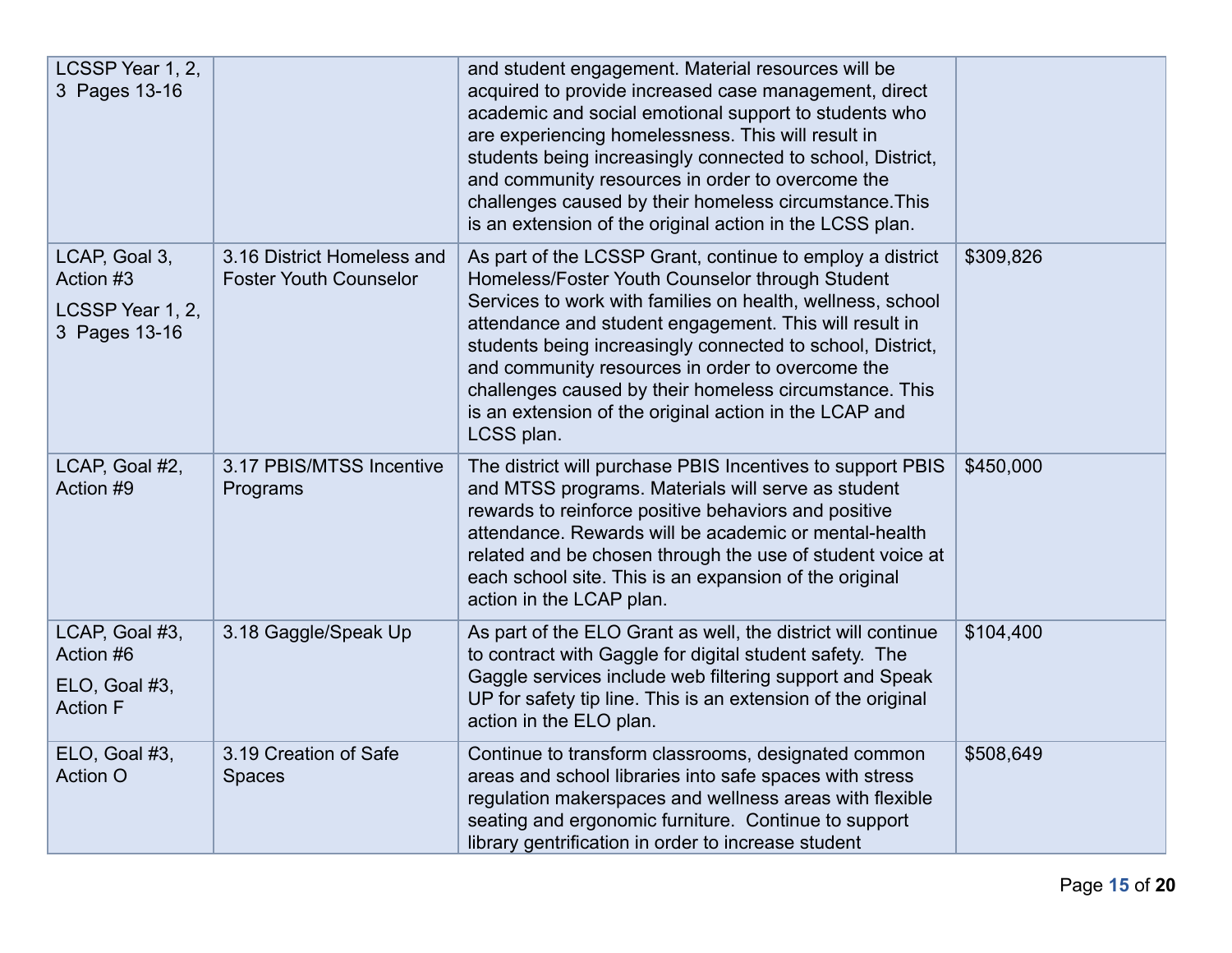|     |                     | engagement with library materials and services. Replace<br>traditional seating with seating/furniture that promotes<br>flexible learning configurations to provide collaboration, or<br>specialized personal spaces when needed based on<br>climate and transition needs due to exacerbated learning<br>loss due to the pandemic. This is an expansion of the<br>original action in the ELO plan.                                                                                                                                                                                                                                            |             |
|-----|---------------------|----------------------------------------------------------------------------------------------------------------------------------------------------------------------------------------------------------------------------------------------------------------------------------------------------------------------------------------------------------------------------------------------------------------------------------------------------------------------------------------------------------------------------------------------------------------------------------------------------------------------------------------------|-------------|
| N/A | 3.20 Indirect Costs | This action will support other activities and costs related<br>to responsibilities of the implementation of ESSER III<br>actions. This will also support other activities that are<br>necessary to maintain operations and continuity of<br>services for educational equity and continuing to employ<br>existing staff. These costs are necessary for the<br>reopening and operation of school facilities to effectively<br>maintain the health and safety of students, educators,<br>and other staff and for the continued operation of the<br>district related to the ESSER III actions and to conduct<br>activities related to the grant. | \$4,071,224 |

# **Ensuring Interventions are Addressing Student Needs**

The LEA is required to ensure its interventions will respond to the academic, social, emotional, and mental health needs of all students, and particularly those students most impacted by the COVID-19 pandemic. The following is the LEA's plan for ensuring that the actions and expenditures in the plan are addressing the identified academic, social, emotional, and mental health needs of its students, and particularly those students most impacted by the COVID-19 pandemic.

| <b>Action Title(s)</b>            | <b>How Progress will be Monitored</b>         | <b>Frequency of Progress</b><br><b>Monitoring</b> |
|-----------------------------------|-----------------------------------------------|---------------------------------------------------|
| 1.1 Resources for Safe Attendance | A. Enrollment Data                            | A. Quarterly                                      |
|                                   | <b>B.</b> Vaccination Data                    | <b>B.</b> Quarterly                               |
| 1.2 Hire LVNs                     | A. COVID-19 Tracking Data                     | A. Monthly                                        |
|                                   | B. Student Health Referral Data (Care Solace) | <b>B.</b> Semi-Annually                           |
| 1.3 Hire Site Office Assistants   | A. Staff Hire Data                            | A. Monthly                                        |
|                                   | B. COVID-19 Tracking Data                     | <b>B.</b> Semi-Annually                           |
|                                   | C. Parent Contact Data                        | C. Quarterly                                      |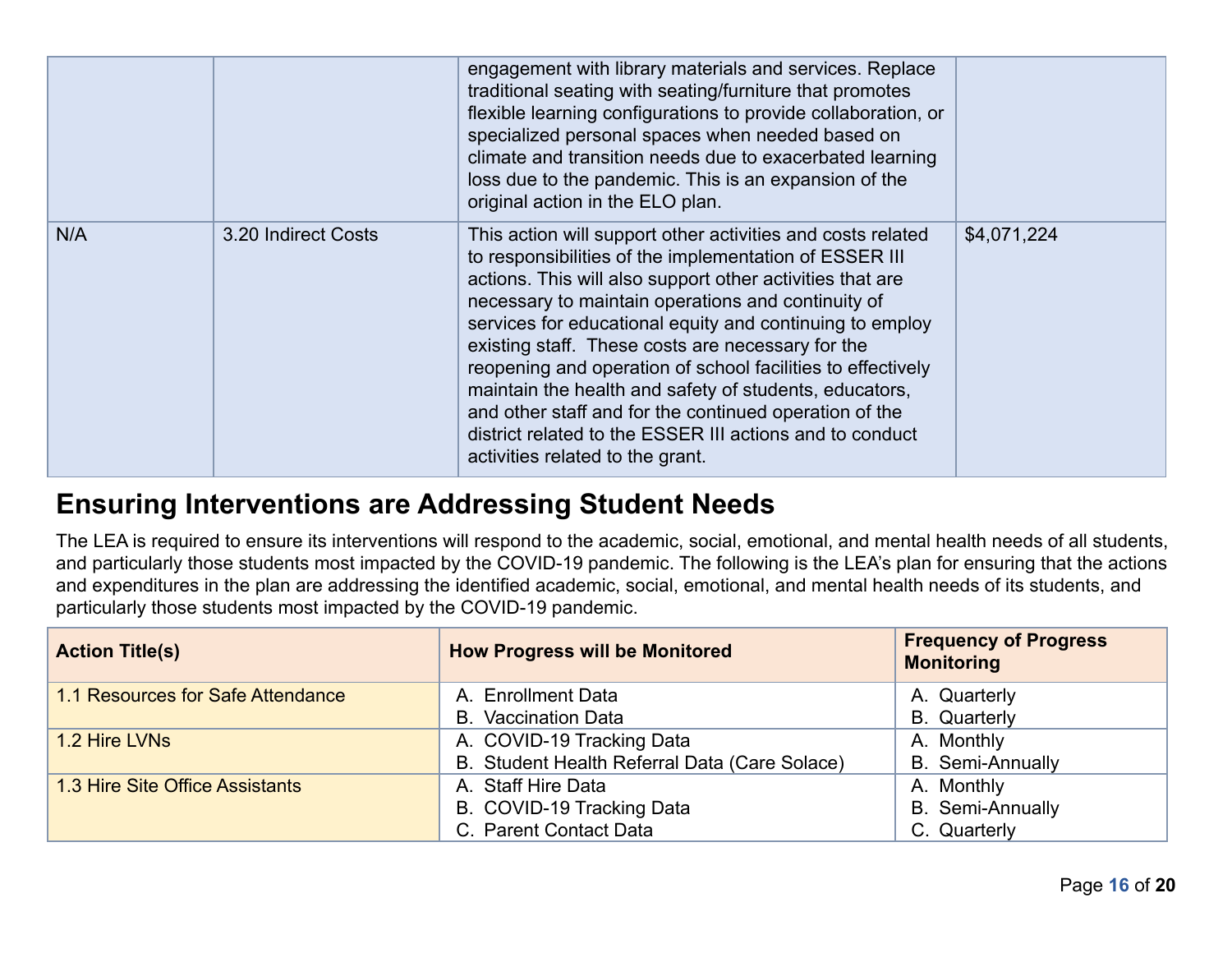| 1.4 Hire Credentialed School Nurse                                                                             | A. Staff Hire Data<br><b>B.</b> Wellness Referral Data<br>C. Enrollment Data<br>D. Immunization Data                                                                                                                                        | A. Annual<br><b>B.</b> Quarterly<br>C. Semi-Annually<br>D. Quarterly              |
|----------------------------------------------------------------------------------------------------------------|---------------------------------------------------------------------------------------------------------------------------------------------------------------------------------------------------------------------------------------------|-----------------------------------------------------------------------------------|
| 1.5 Classified Student Services Position                                                                       | A. Homeless and Foster Youth Enrollment Data<br>B. California School Dashboard Academic<br><b>Indicator - Homeless and Foster Youth</b>                                                                                                     | A. Semi-Annually<br><b>B.</b> Annually                                            |
| 1.6 Materials for Health and Wellness<br><b>Centers</b>                                                        | A. Purchasing Data                                                                                                                                                                                                                          | A. Annually                                                                       |
| 1.7 Enhanced Mental Health, Physical<br><b>Health and Safety</b>                                               | A. Equipment Purchasing Data<br>B. COVID-19 Tracking Data                                                                                                                                                                                   | A. Annually<br><b>B.</b> Quarterly                                                |
| 1.8 COVID-19 Mitigation Supplies<br>1.10 Safe Water Distribution<br>1.11 Air Filtration Equipment and Supplies | A. Purchasing Data<br>B. COVID-19 Tracking Data                                                                                                                                                                                             | A. Semi-Annually<br><b>B.</b> Quarterly                                           |
| 1.9 Increased Cleanliness and Safety                                                                           | A. Payroll Data                                                                                                                                                                                                                             | A. Semi-Annually                                                                  |
| 1.12 COVID-19 Mitigation Supervision                                                                           | A. Hire Data<br>B. COVID-19 Tracking Data                                                                                                                                                                                                   | A. Annual<br><b>B.</b> Quarterly                                                  |
| 2.1 Expand Summer Programs                                                                                     | A. California School Dashboard Graduation<br><b>Indicator - District</b><br>B. California School Dashboard College & Career<br><b>Readiness Indicator - District</b><br>C. Local Graduation Rate Data - District<br>D. Credit Recovery Data | A. Annual<br><b>B.</b> Quarterly<br>C. Semi-Annually<br>D. Annually (Post Summer) |
| 2.2 After School Credit Recovery                                                                               | A. APEX and Acellus Credit Recovery Data                                                                                                                                                                                                    | A. Semi-Annually                                                                  |
| 2.3 Online Curriculums                                                                                         | A. Acellus Data by School Site                                                                                                                                                                                                              | A. Semi-Annually                                                                  |
| 2.4 Online Extended Learning and Tutoring                                                                      | A. FEV Tutoring Data - District                                                                                                                                                                                                             | A. Quarterly                                                                      |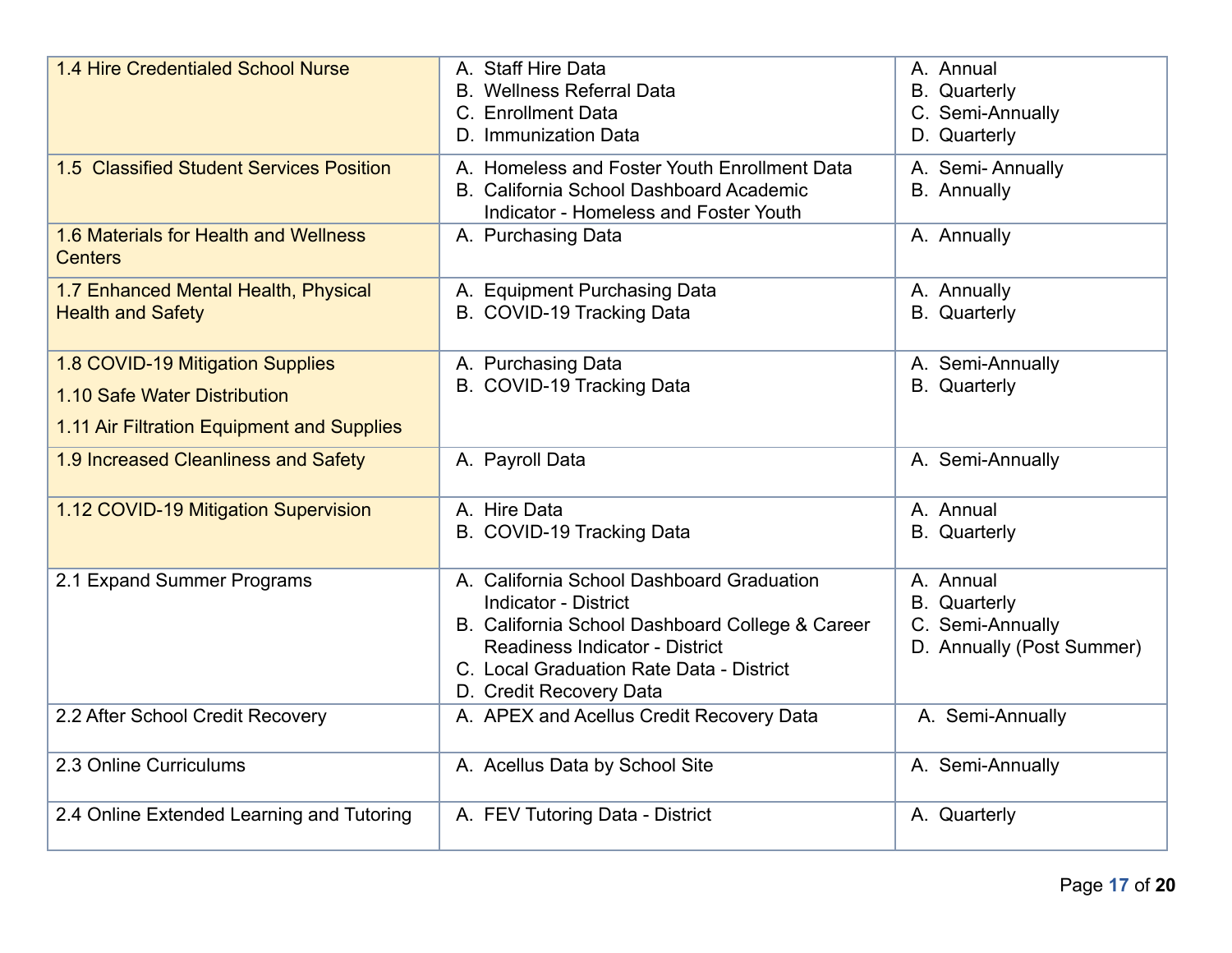| 2.5 Before/After School Classes - Embedded<br>Intervention              | A. SBAC ELA and Math Data - District<br><b>B.</b> Credit Recovery Data                                                                                                               | A. Annually<br><b>B.</b> Quarterly                                                       |
|-------------------------------------------------------------------------|--------------------------------------------------------------------------------------------------------------------------------------------------------------------------------------|------------------------------------------------------------------------------------------|
| 2.6 Academic Support Beyond the Regular<br>School Day - Certificated    | A. Local Grade Data - District<br>B. STAR Reading and Math Data                                                                                                                      | A. Semester<br><b>B.</b> Semi-Annually                                                   |
| 2.7 Academic Support Beyond the Regular<br>School Day - Classified      |                                                                                                                                                                                      |                                                                                          |
| 2.8 Expand Summer Programs - CTE                                        | A. California School Dashboard College & Career<br><b>Readiness Indicator</b>                                                                                                        | A. Annually                                                                              |
| 2.9 Special Education                                                   | A. Special education assessment test<br>determination, and timeliness<br>B. IEP renewal/completion timeliness                                                                        | A. Quarterly<br>B. Semi-Annually                                                         |
| 2.10 Supplementary Online Curriculums                                   | A. California School Dashboard Graduation<br>Indicator for EL, Foster Youth and Low Income<br><b>Students</b><br>B. Local Grade Data for EL, Foster Youth and<br>Low Income Students | A. Annually<br><b>B.</b> Semi-Annually                                                   |
| 2.11 Expand Virtual Academy                                             | A. Hire data<br><b>B.</b> VVVA Enrollment Data                                                                                                                                       | A. Semi-Annually<br><b>B.</b> Quarterly                                                  |
| 2.12 Increase Instructional Focus and<br><b>Support for CSI Schools</b> | A. California School Dashboard Academic<br><b>Indicator for CSI Schools</b><br>B. Professional Development Data for CSI<br><b>Schools</b><br>C. SBAC ELA and Math Data               | A. Annually<br><b>B.</b> Quarterly<br>C. Annually                                        |
| 2.13 Supplementary Intervention Resources                               | A. Purchasing Data<br>B. California School Dashboard Academic<br>Indicator                                                                                                           | A. Quarterly<br><b>B.</b> Annually                                                       |
| 2.14 Special Education Independent Study                                | A. Enrollment of SPED student in Independent<br>Study                                                                                                                                | A. Quarterly                                                                             |
| 2.15 Learning Loss Intervention Teachers                                | A. Hire Data<br><b>B.</b> Local Grade Data<br>C. Star Reading and Math Data<br>D. SBAC ELA and Math Data<br>E. California Science Test Data                                          | A. Annually<br><b>B.</b> Semi-Annually<br>C. Semi-Annually<br>D. Annually<br>E. Annually |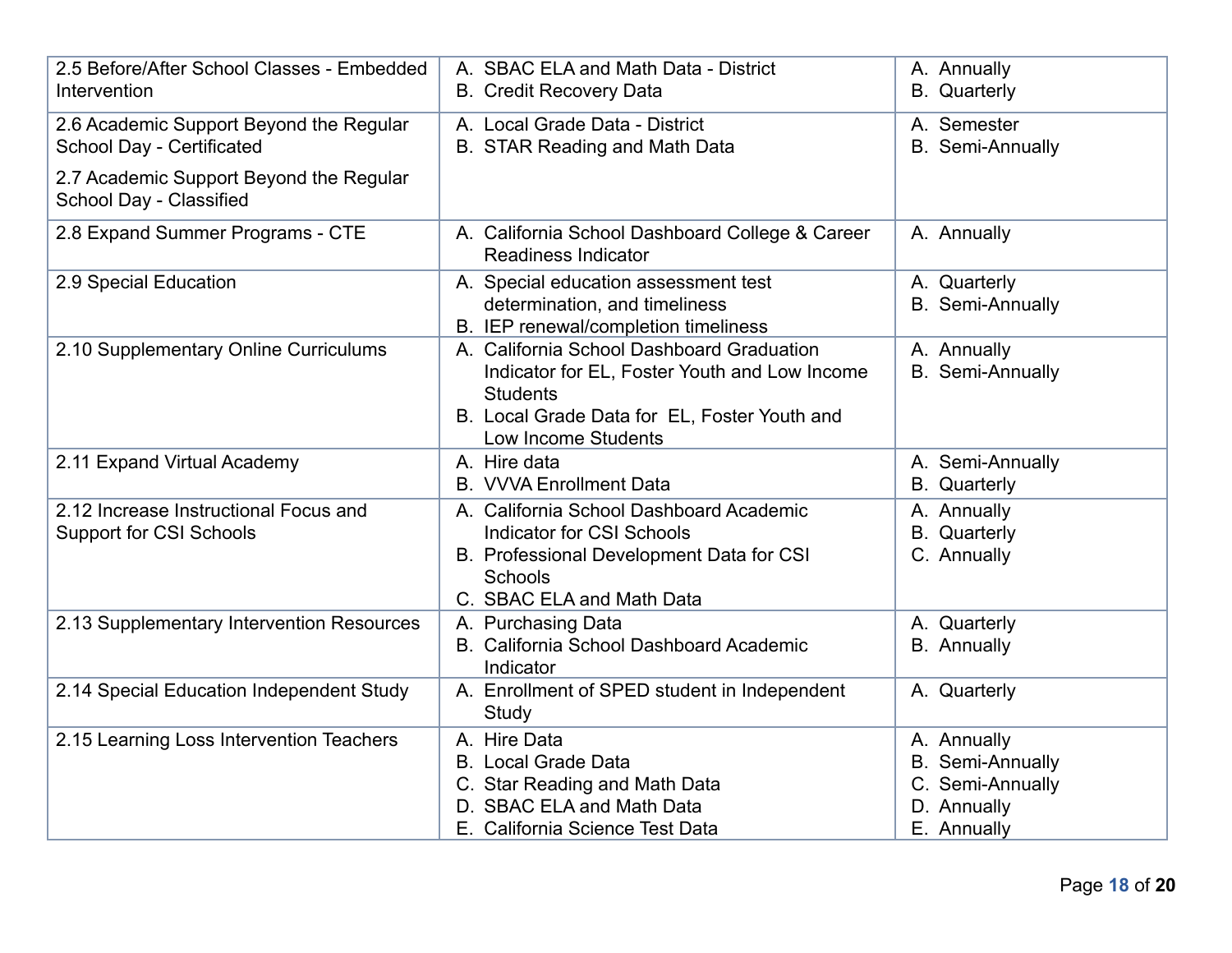| 3.1 Professional Development Certificated<br>and Classified              | A. Professional Development Data (OMS)<br><b>B.</b> Classroom Observations<br>C. Professional Development Survey | A. Semi-Annually<br><b>B.</b> Quarterly<br>C. Annually      |
|--------------------------------------------------------------------------|------------------------------------------------------------------------------------------------------------------|-------------------------------------------------------------|
| 3.2 Target Student Group College and<br><b>Career Access and Equity</b>  | A. California School Dashboard College and<br>Career by Target Group<br>B. College Board Exam Data               | A. Annually<br><b>B.</b> Annually                           |
| 3.3 Technology for Staff                                                 | A. Teacher Hardware Data                                                                                         | A. Annually                                                 |
| 3.4 Technology for Students                                              | A. Student Hardware Data                                                                                         | A. Quarterly                                                |
| 3.5 Increased Technology Performance                                     | A. Equipment Purchasing Data                                                                                     | A. Semi-Annually                                            |
| 3.6 Student Chromebook Warranty                                          | A. Student Chromebook Data                                                                                       | A. Semi-Annually                                            |
| 3.7 Student Chromebook Maintenance Plan                                  |                                                                                                                  |                                                             |
| 3.13 Hire Chromebook Repair Technicians                                  |                                                                                                                  |                                                             |
| 3.8 Hire Coordinator of Data, Assessment<br>and Digital Software Support | A. Digital Curriculum Implementation Data<br>B. STAR Assessment Implementation Data<br>C. IAB Teacher Use Data   | A. Quarterly<br><b>B.</b> Semi-Annually<br>C. Semi-Annually |
| 3.9 Materials for Engaging Electives                                     | A. Purchasing Data                                                                                               | A. Annually                                                 |
| 3.10 Increased Translation Services                                      | A. Payroll Data<br><b>B.</b> Translation Services Data                                                           | A. Semi-Annually<br><b>B.</b> Semi-Annually                 |
| 3.11 Google Classroom Support                                            | A. Classlink Data<br>B. Google Classroom Teacher Use Data                                                        | A. Semi-Annually<br><b>B.</b> Semi-Annually                 |
| 3.12 Staff Google Expansion of Services                                  | A. Google Voice Usage Data                                                                                       | A. Quarterly                                                |
| 3.14 Hire Mental Health Clinicians                                       | A. Mental Health Referral Data<br><b>B.</b> Suspension Data<br>C. Panorama SEL Survey Students                   | A. Semi-Annually<br><b>B.</b> Quarterly<br>C. Semi-Annually |
| 3.15 District Family Engagement Liaison                                  | A. California School Dashboard Graduation<br><b>Indicator - HOmeless and Foster Youth</b>                        | A. Annual<br><b>B.</b> Semi-Annually                        |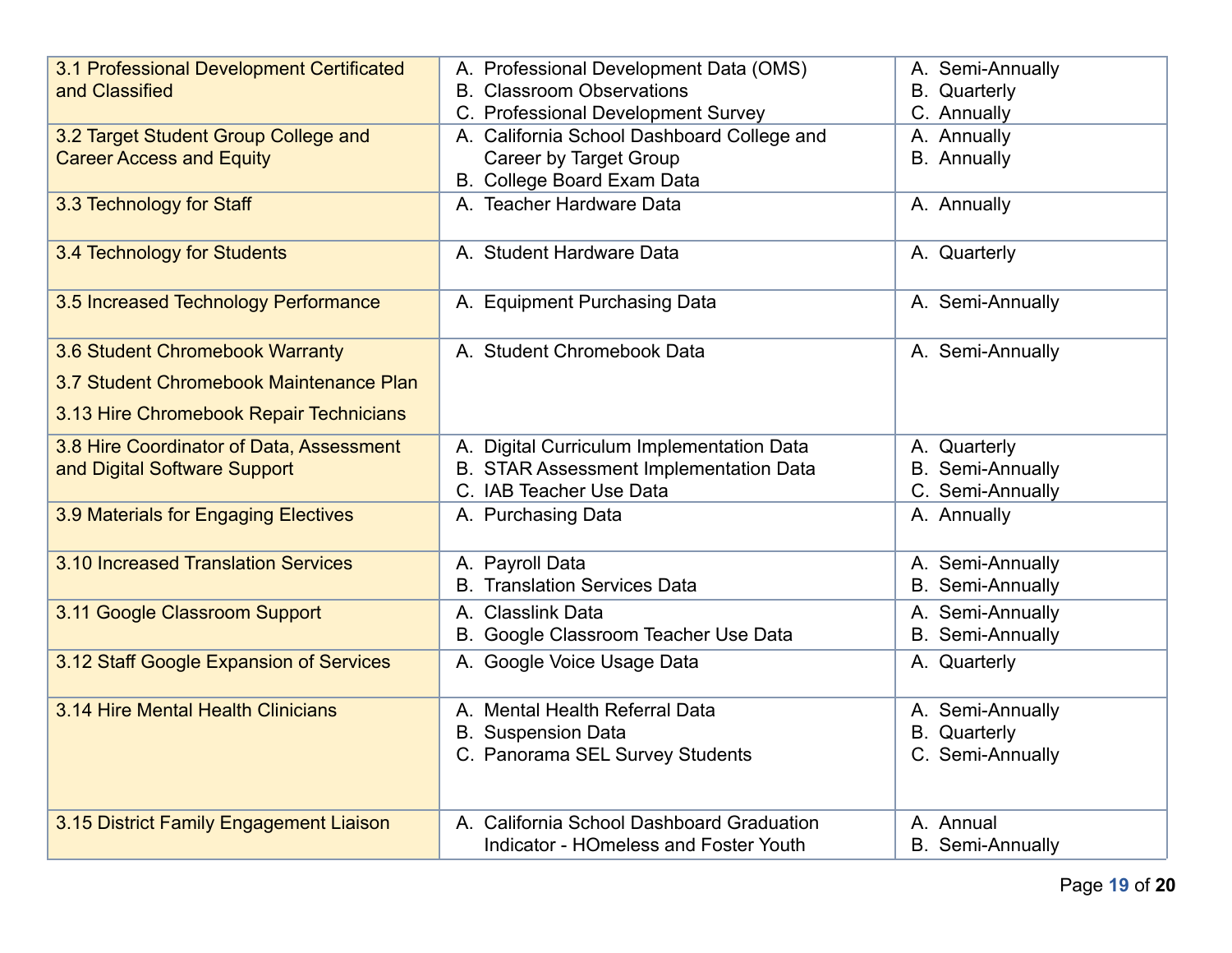| 3.16 District Homeless and Foster Youth<br><b>Counselor</b> | B. Attendance Data - Homeless and Foster Youth<br>C. Homeless Enrollment Data                                                                                                            | C. Semi-Annually                                                                                          |
|-------------------------------------------------------------|------------------------------------------------------------------------------------------------------------------------------------------------------------------------------------------|-----------------------------------------------------------------------------------------------------------|
| 3.17 PBIS/MTSS Incentive Programs                           | A. PBIS/MTSS Data<br>B. Panorama Climate Survey Staff<br>C. Panorama Climate Survey Students<br>D. Panorama Climate Survey Family<br>E. Local Suspension Data<br>F. Local Expulsion Data | A. Semi-Annually<br><b>B.</b> Annually<br>C. Semi-Annually<br>D. Annually<br>E. Quarterly<br>F. Quarterly |
| 3.18 Gaggle/Speak Up                                        | A. Gaggle Data<br>B. Aeries Gaggle Violation Data                                                                                                                                        | A. Quarterly<br><b>B.</b> Semi-Annually                                                                   |
| 3.19 Creation of Safe Spaces                                | A. Panorama Climate Survey Students<br>B. Panorama Climate SEL Students                                                                                                                  | A. Semi-Annually<br><b>B.</b> Semi-Annually                                                               |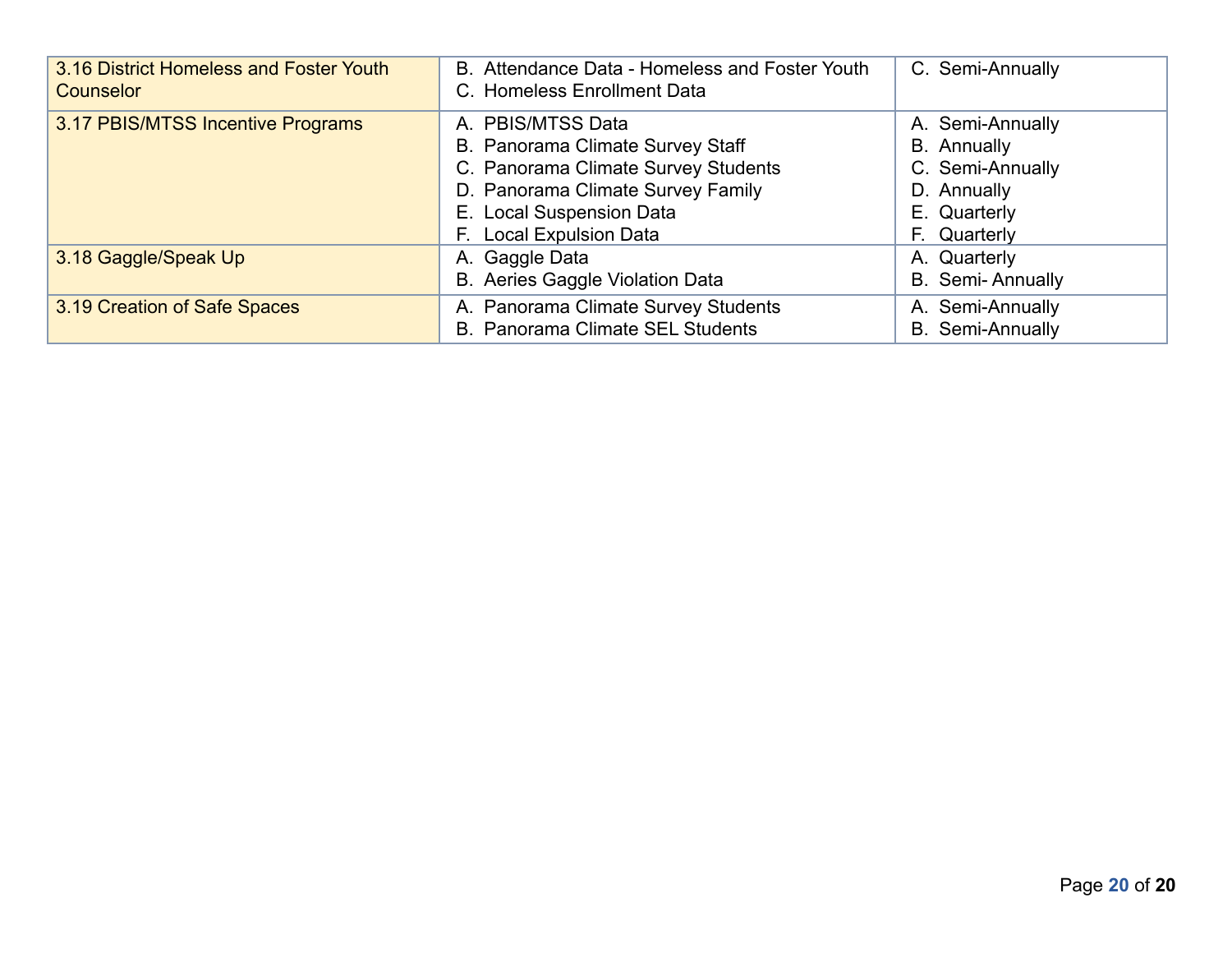- The LEA must use the remaining ESSER III funds consistent with section 2001(e)(2) of the ARP Act, including for:
	- o Any activity authorized by the Elementary and Secondary Education Act (ESEA) of 1965;
	- o Any activity authorized by the Individuals with Disabilities Education Act (IDEA);
	- o Any activity authorized by the Adult Education and Family Literacy Act;
	- o Any activity authorized by the Carl D. Perkins Career and Technical Education Act of 2006;
	- o Coordination of preparedness and response efforts of LEAs with State, local, Tribal, and territorial public health departments, and other relevant agencies, to improve coordinated responses among such entities to prevent, prepare for, and respond to COVID-19;
	- o Activities to address the unique needs of low-income students, students with disabilities, English learners, racial and ethnic minorities, homeless students, and foster youth, including how outreach and service delivery will meet the needs of each population;
	- $\circ$  Developing and implementing procedures and systems to improve the preparedness and response efforts of LEAs;

# **ESSER III Expenditure Plan Instructions**

#### **Introduction**

School districts, county offices of education (COEs), or charter schools, collectively known as local educational agencies (LEAs), that receive Elementary and Secondary School Emergency Relief (ESSER) funds under the American Rescue Plan (ARP) Act, referred to as ESSER III funds, are required to develop a plan for how they will use ESSER III funds to, at a minimum, address students' academic, social, emotional, and mental health needs, as well as the opportunity gaps that existed before, and were exacerbated by, the COVID-19 pandemic.

The plan must be adopted by the local governing board or body of the LEA at a public meeting on or before September 30, 2021 and must be submitted for review and approval within five days of adoption. A school district must submit its ESSER III Expenditure Plan to its COE for review and approval; a COE must submit its plan to the California Department of Education for review and approval. A charter school must submit its plan to its chartering authority for review and to the COE of the county in which the charter school operates for review and approval.

In addition, consistent with the requirements of the ARP, Volume 86, *Federal Register*, page 21201, April 22, 2021, the ESSER III Expenditure Plan must be:

- Written in an understandable and uniform format;
- Written in a language that parents can understand, to the extent practicable;
	- o If it is not practicable to provide written translations to a parent with limited English proficiency, the plan must be orally translated for parents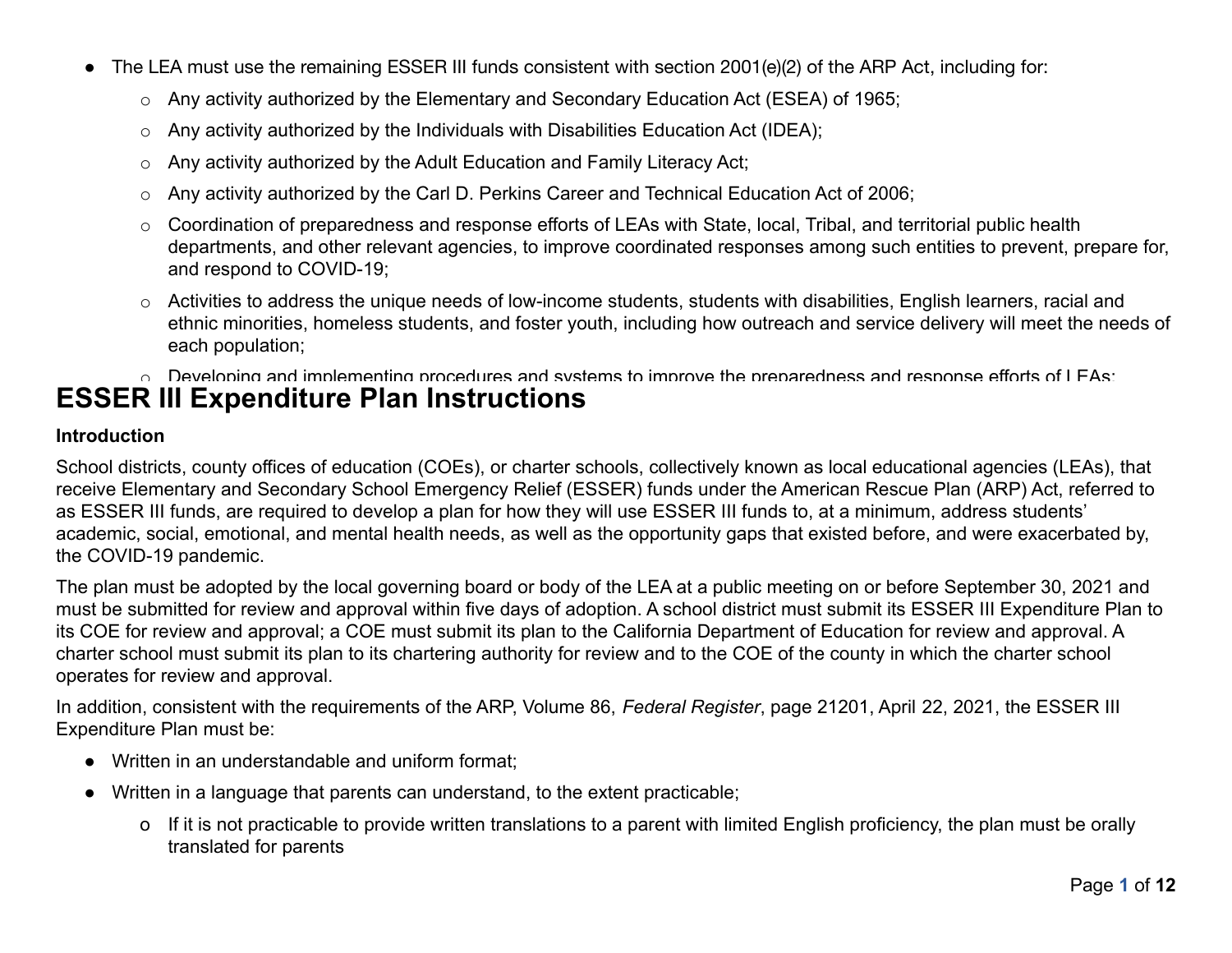- The LEA must use the remaining ESSER III funds consistent with section 2001(e)(2) of the ARP Act, including for:
	- o Any activity authorized by the Elementary and Secondary Education Act (ESEA) of 1965;
	- o Any activity authorized by the Individuals with Disabilities Education Act (IDEA);
	- o Any activity authorized by the Adult Education and Family Literacy Act;
	- o Any activity authorized by the Carl D. Perkins Career and Technical Education Act of 2006;
	- o Coordination of preparedness and response efforts of LEAs with State, local, Tribal, and territorial public health departments, and other relevant agencies, to improve coordinated responses among such entities to prevent, prepare for, and respond to COVID-19;
	- o Activities to address the unique needs of low-income students, students with disabilities, English learners, racial and ethnic minorities, homeless students, and foster youth, including how outreach and service delivery will meet the needs of each population;
	- $\circ$  Developing and implementing procedures and systems to improve the preparedness and response efforts of LEAs;
- Provided in an alternative format to a parent who is an individual with a disability as defined by the Americans with Disabilities Act, upon request; and
- Be made publicly available on the LEA's website.

For additional information regarding ESSER III funding please see the ARP Act Funding web page at [https://www.cde.ca.gov/fg/cr/arpact.asp.](https://www.cde.ca.gov/fg/cr/arpact.asp)

*For technical assistance related to the ESSER III Expenditure Plan template and instructions, please contact [LCFF@cde.ca.gov.](mailto:LCFF@cde.ca.gov)* For all *other questions related to ESSER III, please contact [EDReliefFunds@cde.ca.gov](mailto:EDReliefFunds@cde.ca.gov).*

### **Fiscal Requirements**

- The LEA must use at least 20 percent (20%) of its ESSER III apportionment for expenditures related to addressing the academic impact of lost instructional time through the implementation of evidence-based interventions, such as summer learning or summer enrichment, extended day, comprehensive after school programs, or extended school year programs.
	- o For purposes of this requirement, "evidence-based interventions" include practices or programs that have evidence to show that they are effective at producing results and improving outcomes when implemented. This kind of evidence has generally been produced through formal studies and research. There are four tiers, or levels, of evidence:
		- **Tier 1 Strong Evidence**: the effectiveness of the practices or programs is supported by one or more well-designed and well-implemented randomized control experimental studies.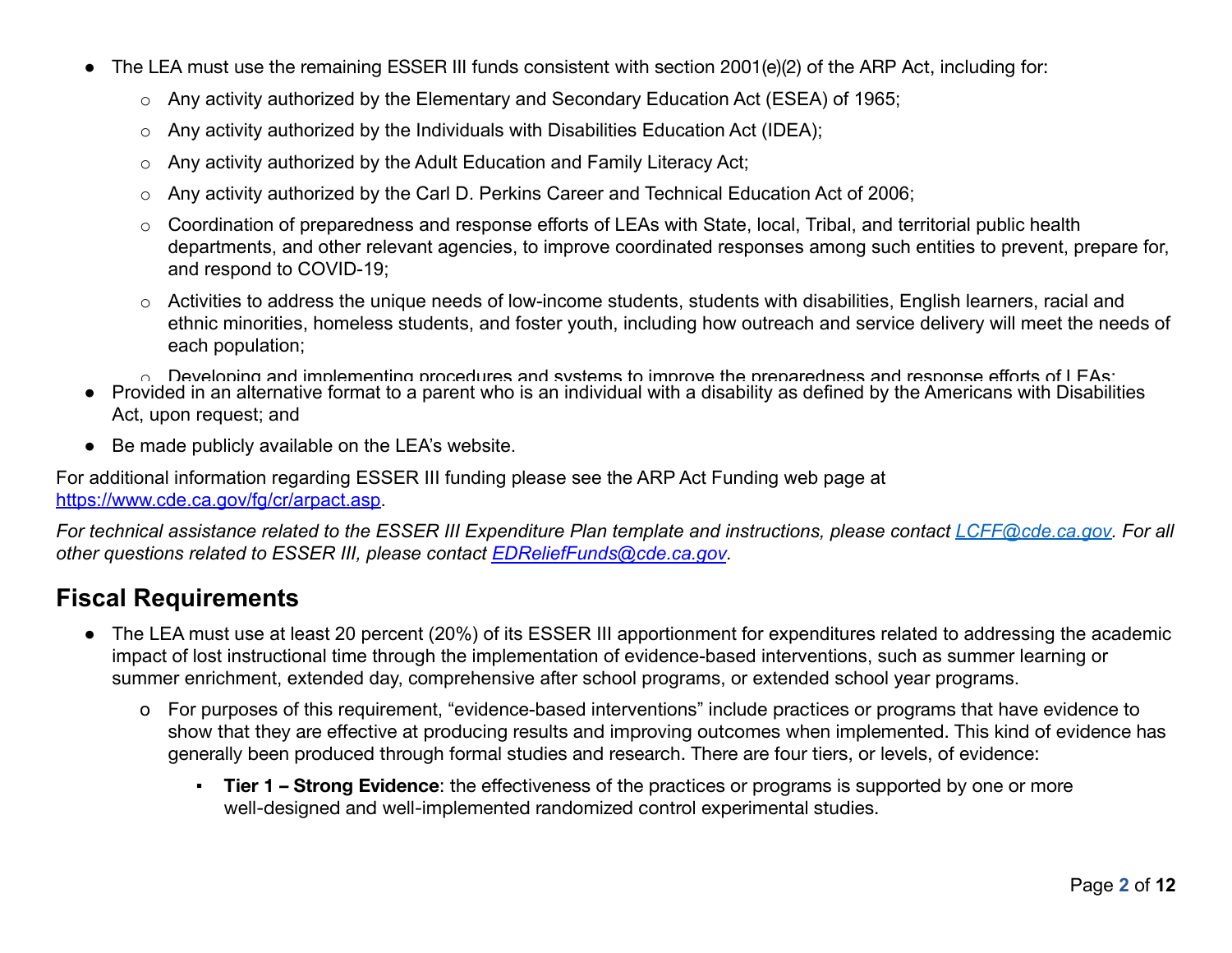- The LEA must use the remaining ESSER III funds consistent with section 2001(e)(2) of the ARP Act, including for:
	- o Any activity authorized by the Elementary and Secondary Education Act (ESEA) of 1965;
	- $\circ$  Any activity authorized by the Individuals with Disabilities Education Act (IDEA);
	- o Any activity authorized by the Adult Education and Family Literacy Act;
	- o Any activity authorized by the Carl D. Perkins Career and Technical Education Act of 2006;
	- o Coordination of preparedness and response efforts of LEAs with State, local, Tribal, and territorial public health departments, and other relevant agencies, to improve coordinated responses among such entities to prevent, prepare for, and respond to COVID-19;
	- o Activities to address the unique needs of low-income students, students with disabilities, English learners, racial and ethnic minorities, homeless students, and foster youth, including how outreach and service delivery will meet the needs of each population;
	- $\circ$  Developing and implementing procedures and systems to improve the preparedness and response efforts of LEAs;
		- **Tier 2 Moderate Evidence**: the effectiveness of the practices or programs is supported by one or more well-designed and well-implemented quasi-experimental studies.
		- **Tier 3 Promising Evidence**: the effectiveness of the practices or programs is supported by one or more well-designed and well-implemented correlational studies (with statistical controls for selection bias).
		- **Tier 4 Demonstrates a Rationale**: practices that have a well-defined logic model or theory of action, are supported by research, and have some effort underway by a State Educational Agency, LEA, or outside research organization to determine their effectiveness.
	- o For additional information please see the Evidence-Based Interventions Under the ESSA web page at <https://www.cde.ca.gov/re/es/evidence.asp>.

### **Other LEA Plans Referenced in this Plan**

In developing the plan, the LEA has flexibility to include community input and/or actions included in other planning documents, such as the Local Control and Accountability Plan (LCAP) and/or the Expanded Learning Opportunities (ELO) Grant Plan, provided that the input and/or actions address the requirements of the ESSER III Expenditure Plan.

An LEA that chooses to utilize community input and/or actions from other planning documents must provide the name of the plan(s) referenced by the LEA and a description of where the plan(s) may be accessed by the public (such as a link to a web page or the street address of where the plan(s) are available) in the table. The LEA may add or delete rows from the table as necessary.

An LEA that chooses not to utilize community input and/or actions from other planning documents may provide a response of "Not Applicable" in the table.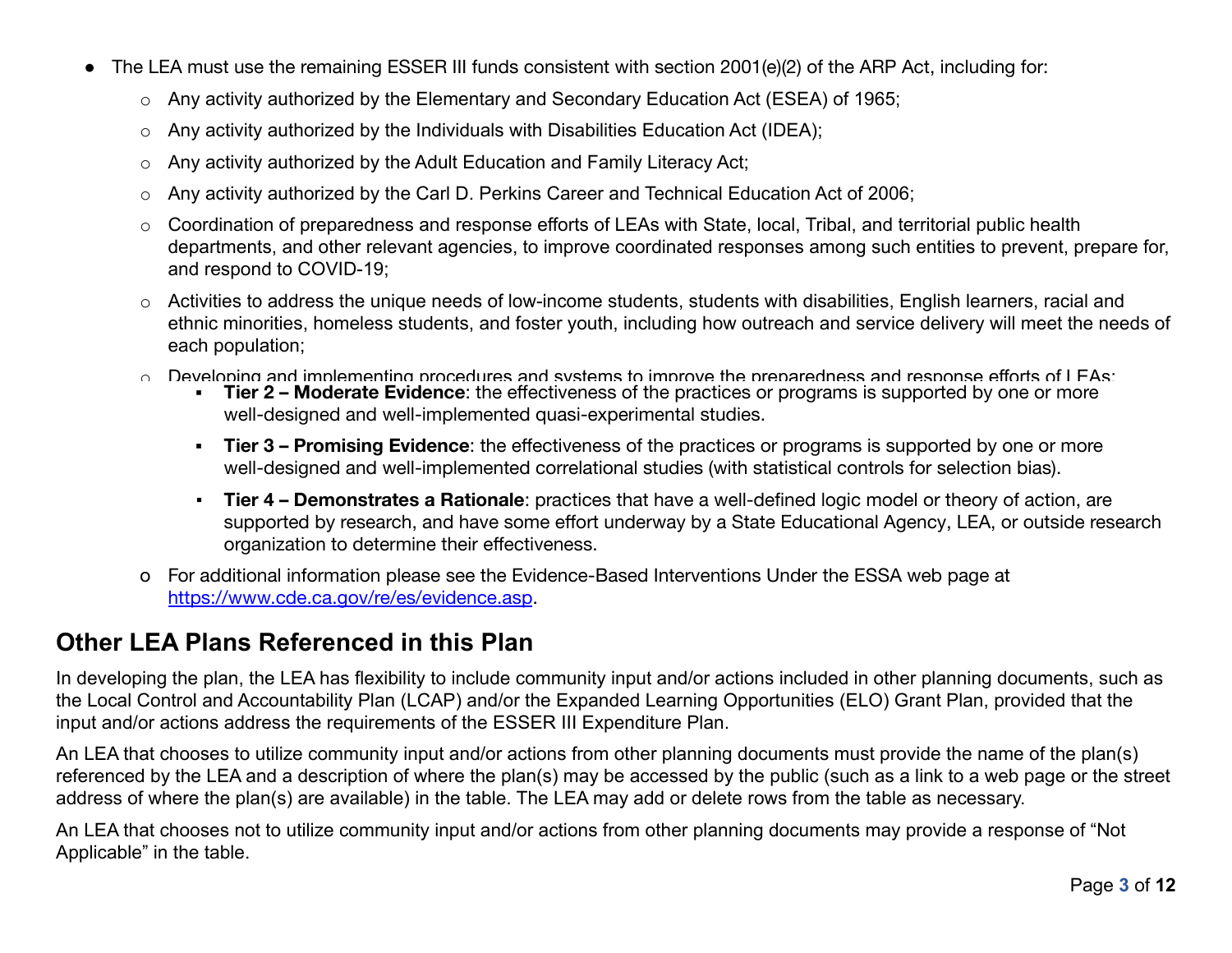- The LEA must use the remaining ESSER III funds consistent with section 2001(e)(2) of the ARP Act, including for:
	- o Any activity authorized by the Elementary and Secondary Education Act (ESEA) of 1965;
	- $\circ$  Any activity authorized by the Individuals with Disabilities Education Act (IDEA);
	- o Any activity authorized by the Adult Education and Family Literacy Act;
	- o Any activity authorized by the Carl D. Perkins Career and Technical Education Act of 2006;
	- o Coordination of preparedness and response efforts of LEAs with State, local, Tribal, and territorial public health departments, and other relevant agencies, to improve coordinated responses among such entities to prevent, prepare for, and respond to COVID-19;
	- o Activities to address the unique needs of low-income students, students with disabilities, English learners, racial and ethnic minorities, homeless students, and foster youth, including how outreach and service delivery will meet the needs of each population;
	- $\circ$  Developing and implementing procedures and systems to improve the preparedness and response efforts of LEAs;

### **Summary of Expenditures**

The Summary of Expenditures table provides an overview of the ESSER III funding received by the LEA and how the LEA plans to use its ESSER III funds to support the strategies and interventions being implemented by the LEA.

### **Instructions**

For the 'Total ESSER III funds received by the LEA,' provide the total amount of ESSER III funds received by the LEA.

In the Total Planned ESSER III Expenditures column of the table, provide the amount of ESSER III funds being used to implement the actions identified in the applicable plan sections.

For the 'Total ESSER III funds included in this plan,' provide the total amount of ESSER III funds being used to implement actions in the plan.

### **Community Engagement**

### **Purpose and Requirements**

An LEA's decisions about how to use its ESSER III funds will directly impact the students, families, and the local community, and thus the LEA's plan must be tailored to the specific needs faced by students and schools. These community members will have significant insight into what prevention and mitigation strategies should be pursued to keep students and staff safe, as well as how the various COVID-19 prevention and mitigation strategies impact teaching, learning, and day-to-day school experiences.

An LEA must engage in meaningful consultation with the following community members, as applicable to the LEA: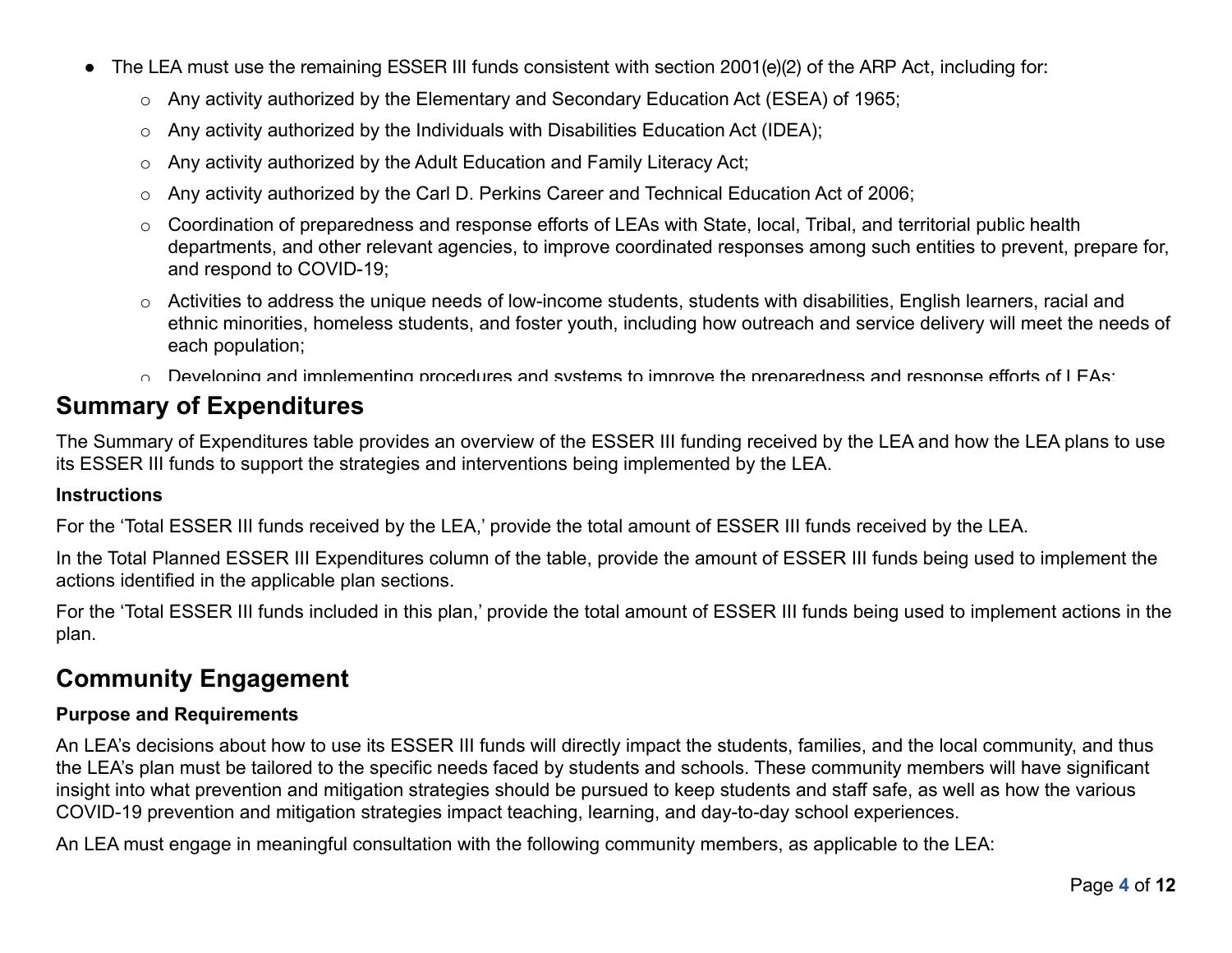- The LEA must use the remaining ESSER III funds consistent with section 2001(e)(2) of the ARP Act, including for:
	- o Any activity authorized by the Elementary and Secondary Education Act (ESEA) of 1965;
	- $\circ$  Any activity authorized by the Individuals with Disabilities Education Act (IDEA);
	- o Any activity authorized by the Adult Education and Family Literacy Act;
	- o Any activity authorized by the Carl D. Perkins Career and Technical Education Act of 2006;
	- o Coordination of preparedness and response efforts of LEAs with State, local, Tribal, and territorial public health departments, and other relevant agencies, to improve coordinated responses among such entities to prevent, prepare for, and respond to COVID-19;
	- o Activities to address the unique needs of low-income students, students with disabilities, English learners, racial and ethnic minorities, homeless students, and foster youth, including how outreach and service delivery will meet the needs of each population;
	- $\circ$  Developing and implementing procedures and systems to improve the preparedness and response efforts of LEAs;
- Students:
- Families, including families that speak languages other than English;
- School and district administrators, including special education administrators;
- Teachers, principals, school leaders, other educators, school staff, and local bargaining units, as applicable.

"Meaningful consultation" with the community includes considering the perspectives and insights of each of the required community members in identifying the unique needs of the LEA, especially related to the effects of the COVID-19-19 pandemic. Comprehensive strategic planning will utilize these perspectives and insights to determine the most effective strategies and interventions to address these needs through the programs and services the LEA implements with its ESSER III funds.

Additionally, an LEA must engage in meaningful consultation with the following groups to the extent that they are present or served in the LEA:

- Tribes;
- Civil rights organizations, including disability rights organizations (e.g. the American Association of People with Disabilities, the American Civil Liberties Union, National Association for the Advancement of Colored People, etc.); and
- Individuals or advocates representing the interests of children with disabilities, English learners, homeless students, foster youth, migratory students, children who are incarcerated, and other underserved students.
	- o For purposes of this requirement "underserved students" include:
		- **EXECUTE:** Students who are low-income: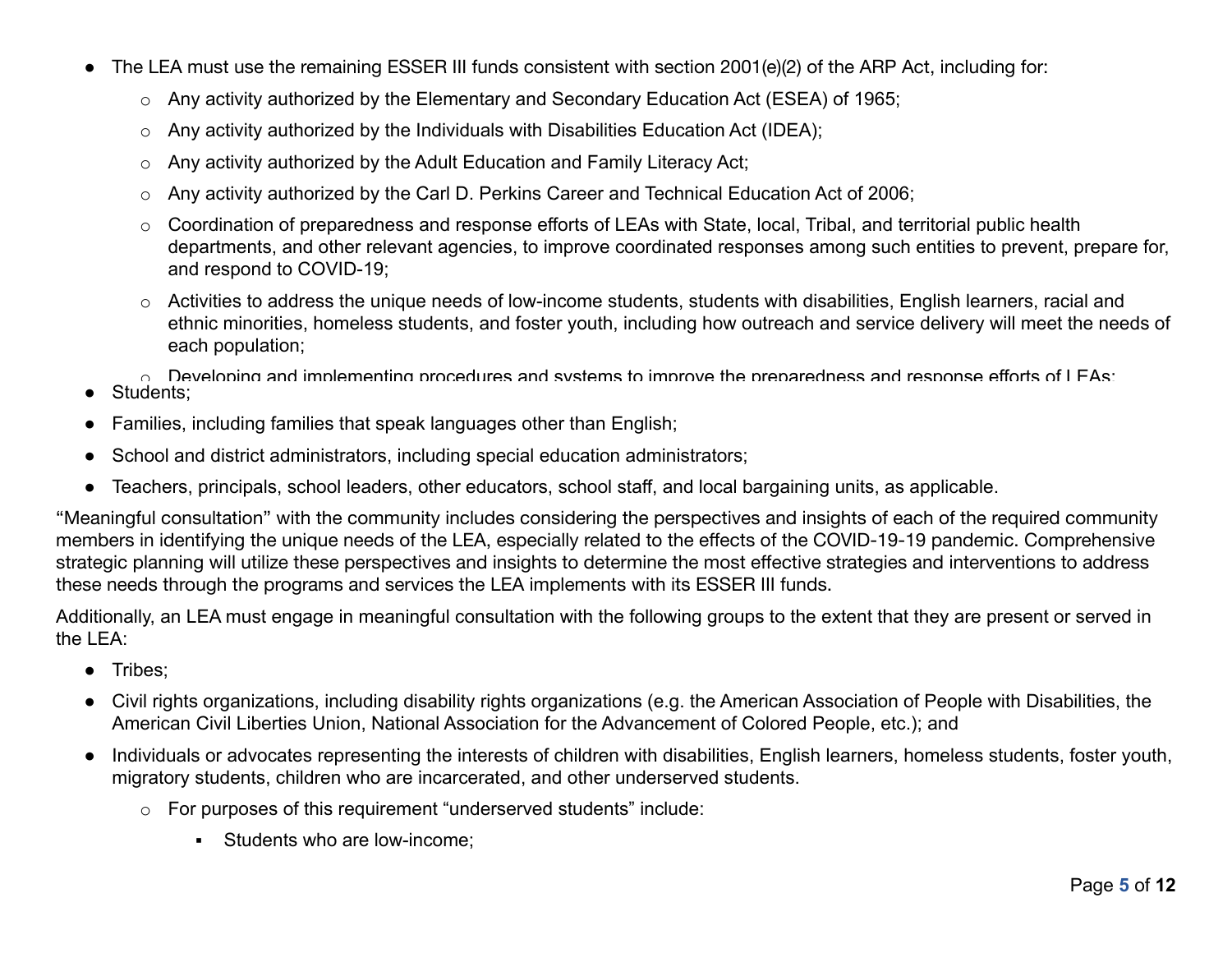- The LEA must use the remaining ESSER III funds consistent with section 2001(e)(2) of the ARP Act, including for:
	- o Any activity authorized by the Elementary and Secondary Education Act (ESEA) of 1965;
	- o Any activity authorized by the Individuals with Disabilities Education Act (IDEA);
	- o Any activity authorized by the Adult Education and Family Literacy Act;
	- o Any activity authorized by the Carl D. Perkins Career and Technical Education Act of 2006;
	- o Coordination of preparedness and response efforts of LEAs with State, local, Tribal, and territorial public health departments, and other relevant agencies, to improve coordinated responses among such entities to prevent, prepare for, and respond to COVID-19;
	- o Activities to address the unique needs of low-income students, students with disabilities, English learners, racial and ethnic minorities, homeless students, and foster youth, including how outreach and service delivery will meet the needs of each population;
	- $\circ$  Developing and implementing procedures and systems to improve the preparedness and response efforts of LEAs;
		- **EXEC** Students who are English learners;
		- Students of color;
		- **EXECUTE:** Students who are foster youth;
		- Homeless students;
		- Students with disabilities; and
		- Migratory students.

LEAs are also encouraged to engage with community partners, expanded learning providers, and other community organizations in developing the plan.

Information and resources that support effective community engagement may be found under *Resources* on the following web page of the CDE's website: <https://www.cde.ca.gov/re/lc>.

### **Instructions**

In responding to the following prompts, the LEA may reference or include input provided by community members during the development of existing plans, including the LCAP and/or the ELO Grant Plan, to the extent that the input is applicable to the requirements of the ESSER III Expenditure Plan. Descriptions provided should include sufficient detail yet be sufficiently succinct to promote a broad understanding among the LEA's local community.

**A description of the efforts made by the LEA to meaningfully consult with its required community members and the opportunities provided by the LEA for public input in the development of the plan.**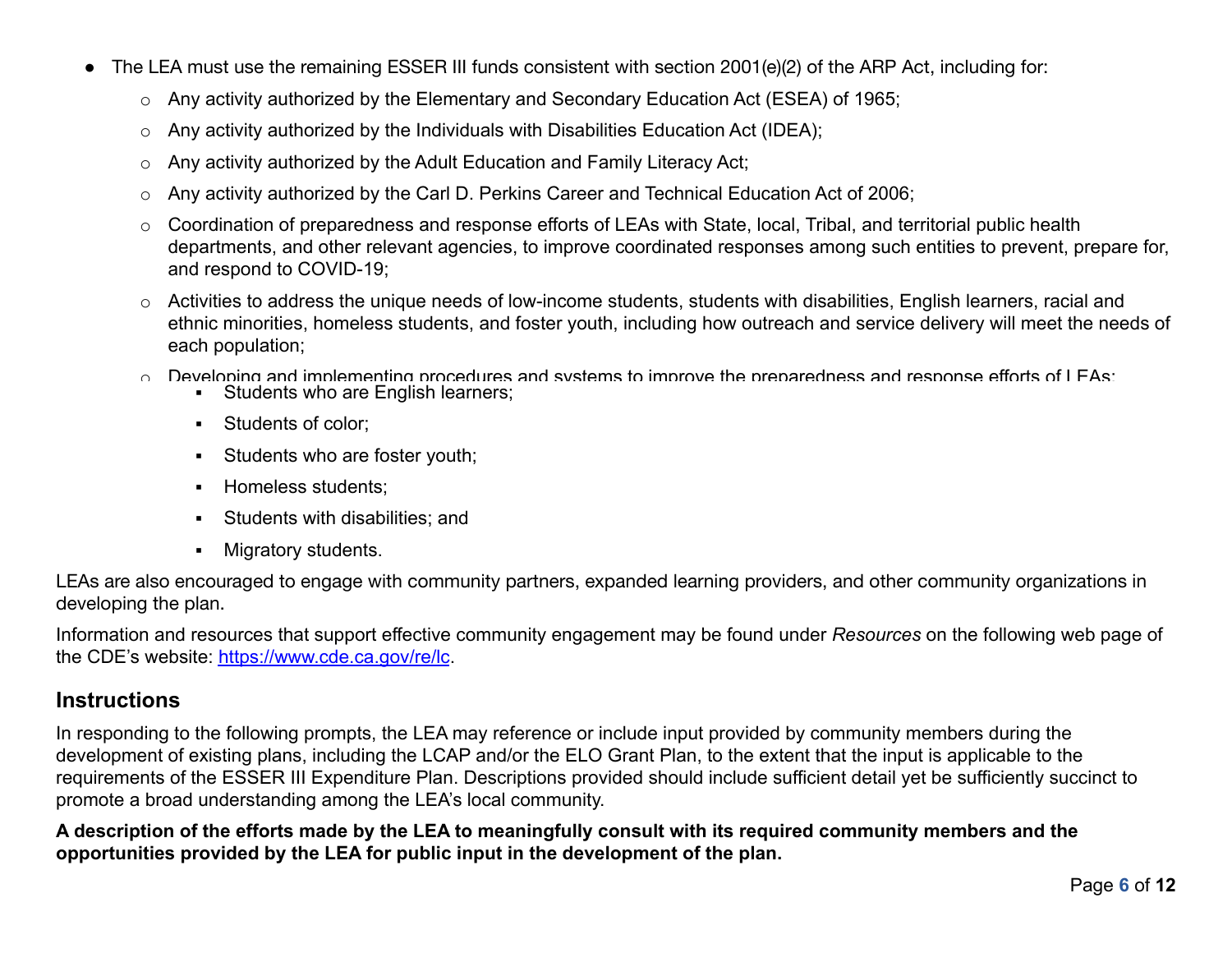- The LEA must use the remaining ESSER III funds consistent with section 2001(e)(2) of the ARP Act, including for:
	- o Any activity authorized by the Elementary and Secondary Education Act (ESEA) of 1965;
	- o Any activity authorized by the Individuals with Disabilities Education Act (IDEA);
	- o Any activity authorized by the Adult Education and Family Literacy Act;
	- o Any activity authorized by the Carl D. Perkins Career and Technical Education Act of 2006;
	- o Coordination of preparedness and response efforts of LEAs with State, local, Tribal, and territorial public health departments, and other relevant agencies, to improve coordinated responses among such entities to prevent, prepare for, and respond to COVID-19;
	- o Activities to address the unique needs of low-income students, students with disabilities, English learners, racial and ethnic minorities, homeless students, and foster youth, including how outreach and service delivery will meet the needs of each population;

 $\circ$  Developing and implementing procedures and systems to improve the preparedness and response efforts of LEAs; A sufficient response to this prompt will describe how the LEA sought to meaningfully consult with its required community members in the development of the plan, how the LEA promoted the opportunities for community engagement, and the opportunities that the LEA provided for input from the public at large into the development of the plan.

As noted above, a description of "meaningful consultation" with the community will include an explanation of how the LEA has considered the perspectives and insights of each of the required community members in identifying the unique needs of the LEA, especially related to the effects of the COVID-19 pandemic.

### **A description of how the development of the plan was influenced by community input.**

A sufficient response to this prompt will provide clear, specific information about how input from community members and the public at large was considered in the development of the LEA's plan for its use of ESSER III funds. This response must describe aspects of the ESSER III Expenditure Plan that were influenced by or developed in response to input from community members.

- For the purposes of this prompt, "aspects" may include:
	- Prevention and mitigation strategies to continuously and safely operate schools for in-person learning;
	- Strategies to address the academic impact of lost instructional time through implementation of evidence-based interventions (e.g. summer learning or summer enrichment, extended day, comprehensive after school programs, or extended school year programs);
	- Any other strategies or activities implemented with the LEA's ESSER III fund apportionment consistent with section 2001(e)(2) of the ARP Act; and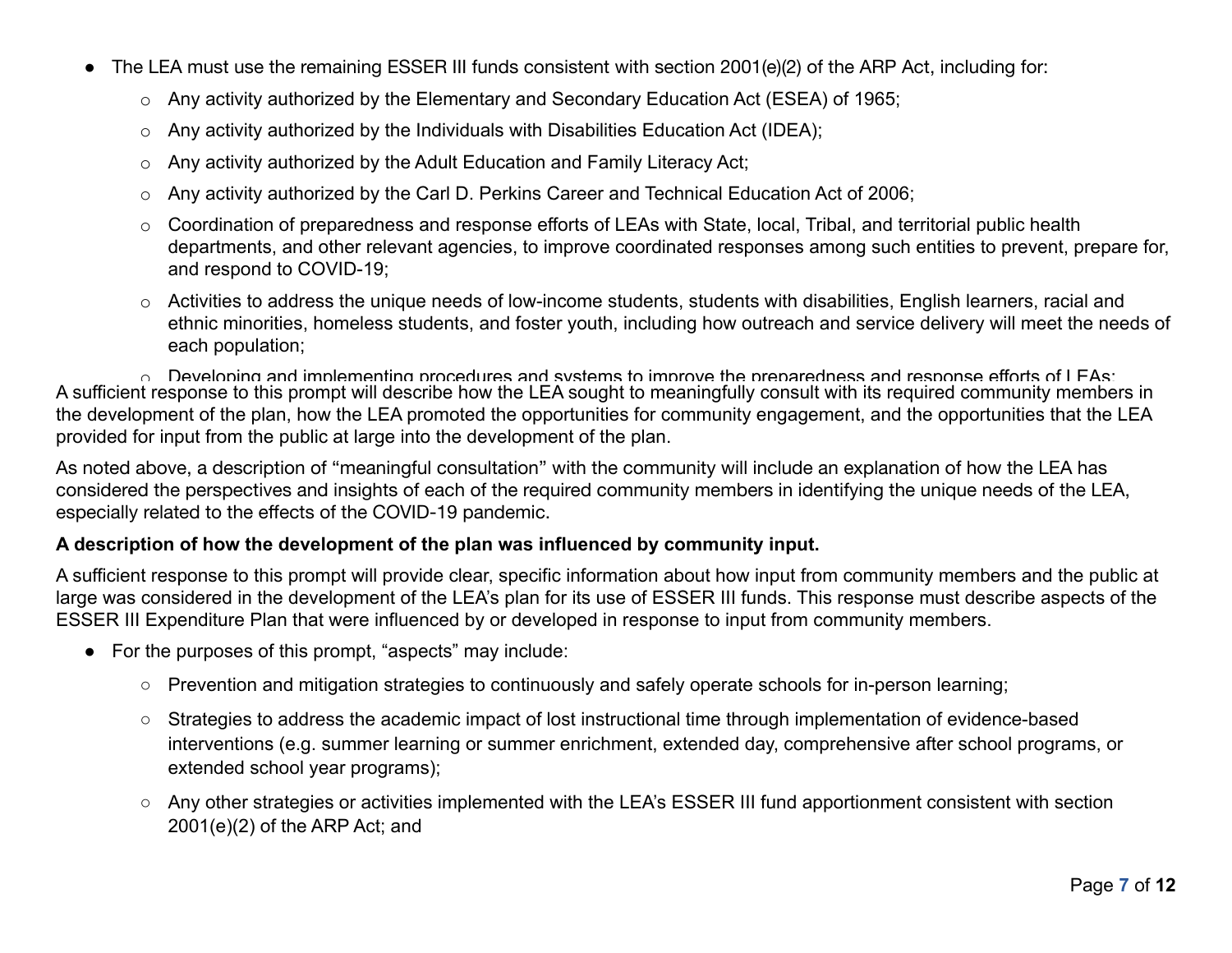- The LEA must use the remaining ESSER III funds consistent with section 2001(e)(2) of the ARP Act, including for:
	- o Any activity authorized by the Elementary and Secondary Education Act (ESEA) of 1965;
	- o Any activity authorized by the Individuals with Disabilities Education Act (IDEA);
	- o Any activity authorized by the Adult Education and Family Literacy Act;
	- o Any activity authorized by the Carl D. Perkins Career and Technical Education Act of 2006;
	- o Coordination of preparedness and response efforts of LEAs with State, local, Tribal, and territorial public health departments, and other relevant agencies, to improve coordinated responses among such entities to prevent, prepare for, and respond to COVID-19;
	- o Activities to address the unique needs of low-income students, students with disabilities, English learners, racial and ethnic minorities, homeless students, and foster youth, including how outreach and service delivery will meet the needs of each population;
	- $\circ$  Developing and implementing procedures and systems to improve the preparedness and response efforts of LEAs;
	- Progress monitoring to ensure interventions address the academic, social, emotional, and mental health needs for all students, especially those students disproportionately impacted by COVID-19

For additional information and guidance, please see the U.S. Department of Education's Roadmap to Reopening Safely and Meeting All Students' Needs Document, available here: [https://www2.ed.gov/documents/coronavirus/reopening-2.pdf.](https://www2.ed.gov/documents/coronavirus/reopening-2.pdf)

### **Planned Actions and Expenditures**

#### **Purpose and Requirements**

As noted in the Introduction, an LEA receiving ESSER III funds is required to develop a plan to use its ESSER III funds to, at a minimum, address students' academic, social, emotional, and mental health needs, as well as the opportunity gaps that existed before, and were exacerbated by, the COVID-19 pandemic.

### **Instructions**

An LEA has the flexibility to include actions described in existing plans, including the LCAP and/or ELO Grant Plan, to the extent that the action(s) address the requirements of the ESSER III Expenditure Plan. When including action(s) from other plans, the LEA must describe how the action(s) included in the ESSER III Expenditure Plan supplement the work described in the plan being referenced. The LEA must specify the amount of ESSER III funds that it intends to use to implement the action(s); these ESSER III funds must be in addition to any funding for those action(s) already included in the plan(s) referenced by the LEA. Descriptions of actions provided should include sufficient detail yet be sufficiently succinct to promote a broad understanding among the LEA's local community.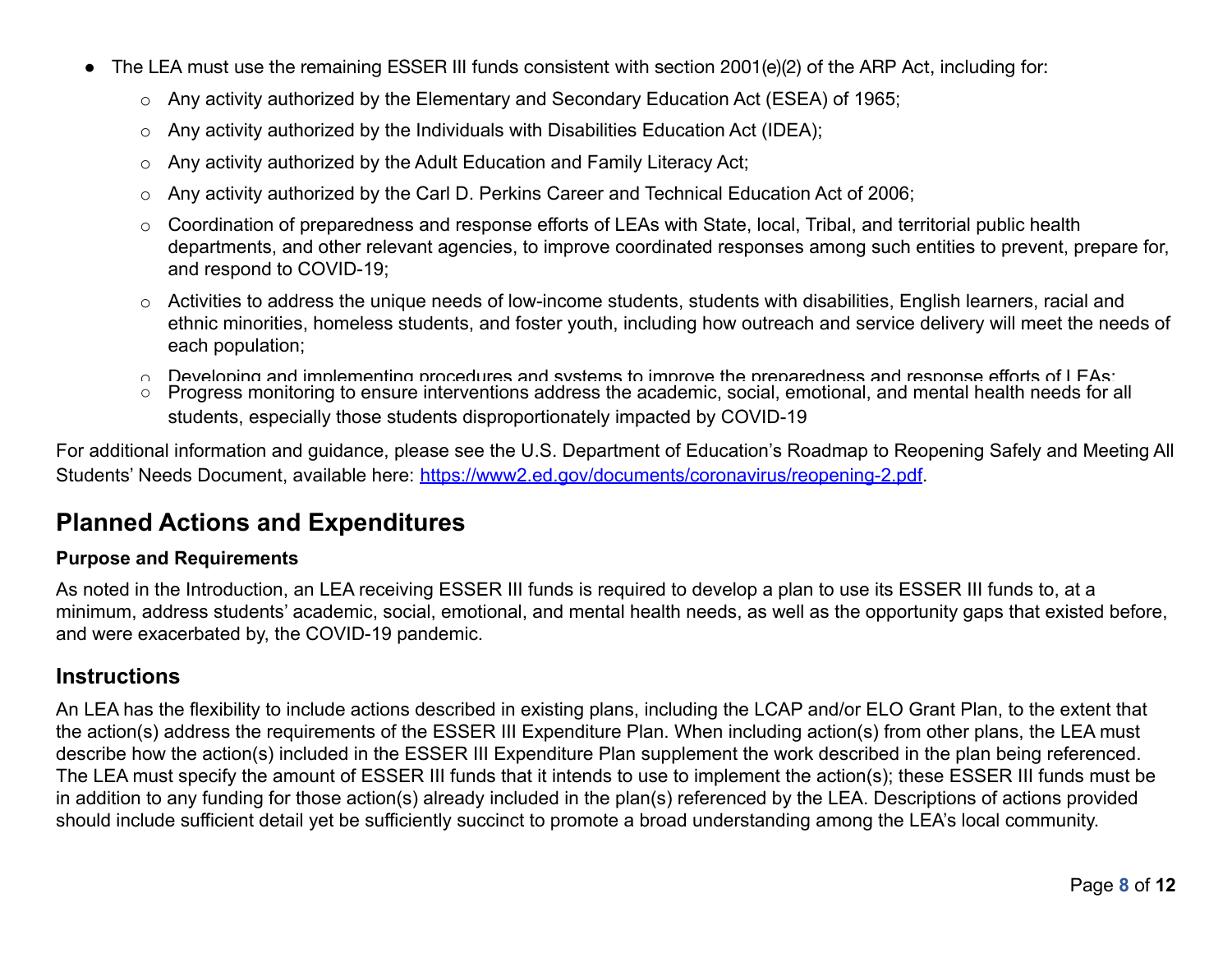- The LEA must use the remaining ESSER III funds consistent with section 2001(e)(2) of the ARP Act, including for:
	- o Any activity authorized by the Elementary and Secondary Education Act (ESEA) of 1965;
	- $\circ$  Any activity authorized by the Individuals with Disabilities Education Act (IDEA);
	- o Any activity authorized by the Adult Education and Family Literacy Act;
	- o Any activity authorized by the Carl D. Perkins Career and Technical Education Act of 2006;
	- o Coordination of preparedness and response efforts of LEAs with State, local, Tribal, and territorial public health departments, and other relevant agencies, to improve coordinated responses among such entities to prevent, prepare for, and respond to COVID-19;
	- o Activities to address the unique needs of low-income students, students with disabilities, English learners, racial and ethnic minorities, homeless students, and foster youth, including how outreach and service delivery will meet the needs of each population;

 $\circ$  Developing and implementing procedures and systems to improve the preparedness and response efforts of LEAs; **Strategies for Continuous and Safe In-Person Learning**

Provide the total amount of funds being used to implement actions related to Continuous and Safe In-Person Learning, then complete the table as follows:

- If the action(s) are included in another plan, identify the plan and provide the applicable goal and/or action number from the plan. If the action(s) are not included in another plan, write "N/A".
- $\bullet$  Provide a short title for the action(s).
- Provide a description of the action(s) the LEA will implement using ESSER III funds for prevention and mitigation strategies that are, to the greatest extent practicable, in line with the most recent CDC guidance, in order to continuously and safely operate schools for in-person learning.
- Specify the amount of ESSER III funds the LEA plans to expend to implement the action(s); these ESSER III funds must be in addition to any funding for those action(s) already included in the plan(s) referenced by the LEA.

#### **Addressing the Impact of Lost Instructional Time**

As a reminder, the LEA must use not less than 20 percent of its ESSER III funds to address the academic impact of lost instructional time. Provide the total amount of funds being used to implement actions related to addressing the impact of lost instructional time, then complete the table as follows:

- If the action(s) are included in another plan, identify the plan and provide the applicable goal and/or action number from the plan. If the action(s) are not included in another plan, write "N/A".
- $\bullet$  Provide a short title for the action(s).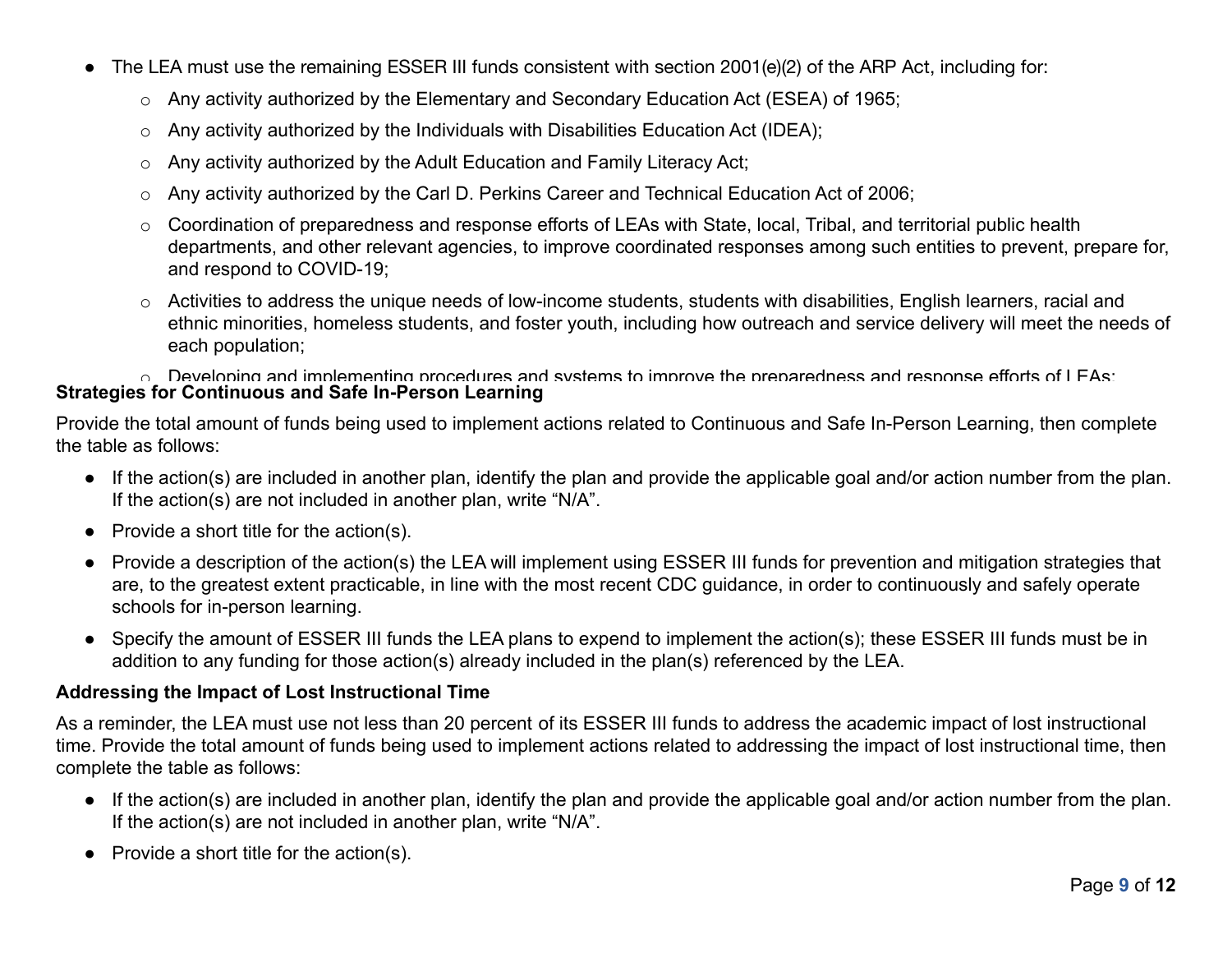- The LEA must use the remaining ESSER III funds consistent with section 2001(e)(2) of the ARP Act, including for:
	- o Any activity authorized by the Elementary and Secondary Education Act (ESEA) of 1965;
	- o Any activity authorized by the Individuals with Disabilities Education Act (IDEA);
	- o Any activity authorized by the Adult Education and Family Literacy Act;
	- o Any activity authorized by the Carl D. Perkins Career and Technical Education Act of 2006;
	- o Coordination of preparedness and response efforts of LEAs with State, local, Tribal, and territorial public health departments, and other relevant agencies, to improve coordinated responses among such entities to prevent, prepare for, and respond to COVID-19;
	- o Activities to address the unique needs of low-income students, students with disabilities, English learners, racial and ethnic minorities, homeless students, and foster youth, including how outreach and service delivery will meet the needs of each population;
	- $\circ$  Developing and implementing procedures and systems to improve the preparedness and response efforts of LEAs;
- Provide a description of the action(s) the LEA will implement using ESSER III funds to address the academic impact of lost instructional time through the implementation of evidence-based interventions, such as summer learning or summer enrichment, extended day, comprehensive after school programs, or extended school year programs.
- Specify the amount of ESSER III funds the LEA plans to expend to implement the action(s); these ESSER III funds must be in addition to any funding for those action(s) already included in the plan(s) referenced by the LEA.

### **Use of Any Remaining Funds**

After completing the Strategies for Continuous and Safe In-Person Learning and the Addressing the Impact of Lost Instructional Time portions of the plan, the LEA may use any remaining ESSER III funds to implement additional actions to address students' academic, social, emotional, and mental health needs, as well as to address opportunity gaps, consistent with the allowable uses identified above in the Fiscal Requirements section of the Instructions. LEAs choosing to use ESSER III funds in this manner must provide the total amount of funds being used to implement actions with any remaining ESSER III funds, then complete the table as follows:

- If the action(s) are included in another plan, identify the plan and provide the applicable goal and/or action number from the plan. If the action(s) are not included in another plan, write "N/A".
- $\bullet$  Provide a short title for the action(s).
- Provide a description of any additional action(s) the LEA will implement to address students' academic, social, emotional, and mental health needs, as well as to address opportunity gaps, consistent with the allowable uses identified above in the Fiscal Requirements section of the Instructions. If an LEA has allocated its entire apportionment of ESSER III funds to strategies for continuous and safe in-person learning and/or to addressing the impact of lost instructional time, the LEA may indicate that it is not implementing additional actions.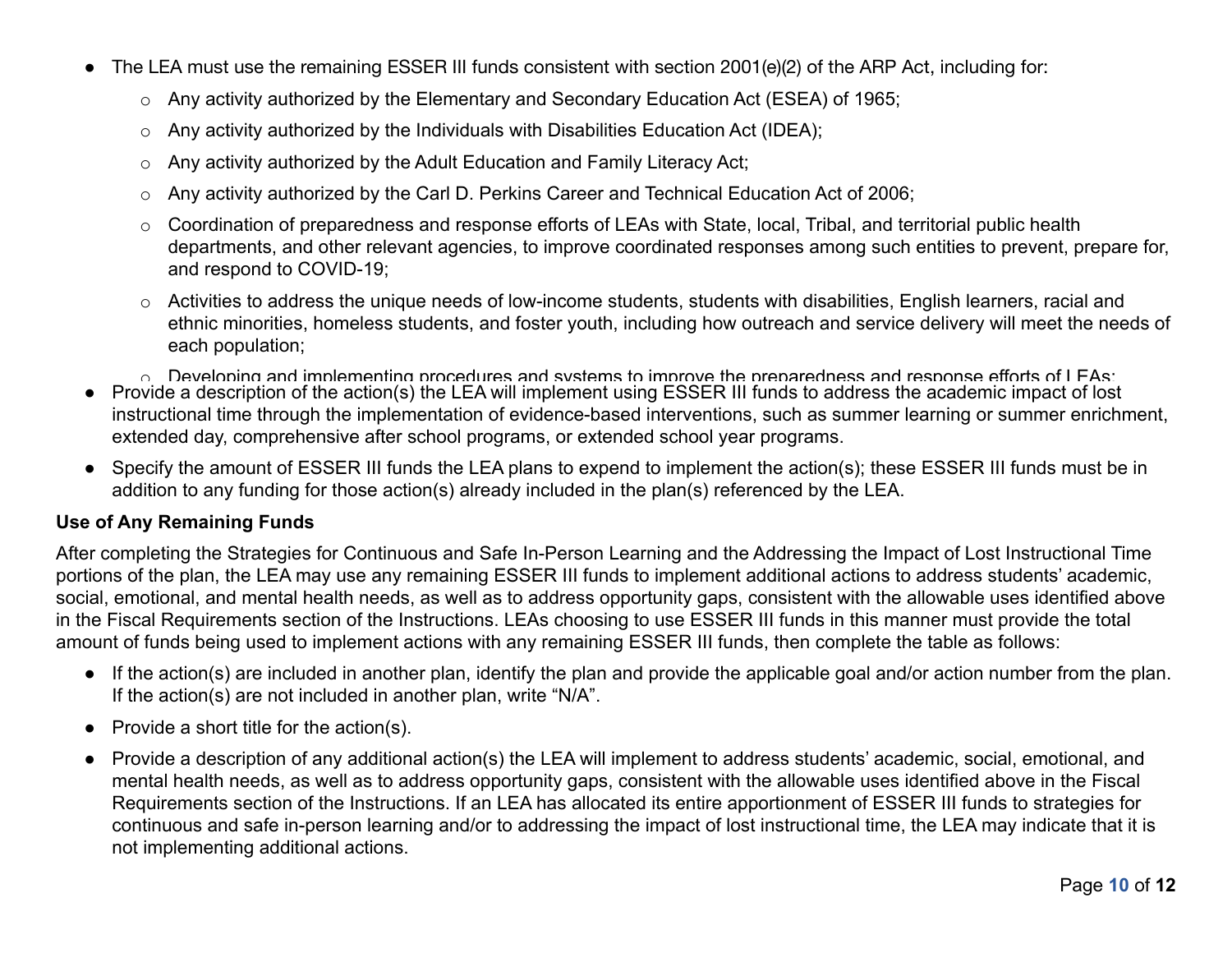- The LEA must use the remaining ESSER III funds consistent with section 2001(e)(2) of the ARP Act, including for:
	- o Any activity authorized by the Elementary and Secondary Education Act (ESEA) of 1965;
	- o Any activity authorized by the Individuals with Disabilities Education Act (IDEA);
	- o Any activity authorized by the Adult Education and Family Literacy Act;
	- o Any activity authorized by the Carl D. Perkins Career and Technical Education Act of 2006;
	- o Coordination of preparedness and response efforts of LEAs with State, local, Tribal, and territorial public health departments, and other relevant agencies, to improve coordinated responses among such entities to prevent, prepare for, and respond to COVID-19;
	- o Activities to address the unique needs of low-income students, students with disabilities, English learners, racial and ethnic minorities, homeless students, and foster youth, including how outreach and service delivery will meet the needs of each population;
	- $\circ$  Developing and implementing procedures and systems to improve the preparedness and response efforts of LEAs;
- Specify the amount of ESSER III funds the LEA plans to expend to implement the action(s); these ESSER III funds must be in addition to any funding for those action(s) already included in the plan(s) referenced by the LEA. If the LEA is not implementing additional actions the LEA must indicate "\$0".

### **Ensuring Interventions are Addressing Student Needs**

The LEA is required to ensure its interventions will respond to the academic, social, emotional, and mental health needs of all students, and particularly those students most impacted by the COVID–19 pandemic, including students from low-income families, students of color, English learners, children with disabilities, students experiencing homelessness, children in foster care, and migratory students.

The LEA may group actions together based on how the LEA plans to monitor the actions' progress. For example, if an LEA plans to monitor the progress of two actions in the same way and with the same frequency, the LEA may list both actions within the same row of the table. Each action included in the ESSER III Expenditure Plan must be addressed within the table, either individually or as part of a group of actions.

Complete the table as follows:

- Provide the action title(s) of the actions being measured.
- Provide a description of how the LEA will monitor progress of the action(s) to ensure that they are addressing the needs of students.
- Specify how frequently progress will be monitored (e.g. daily, weekly, monthly, every 6 weeks, etc.).